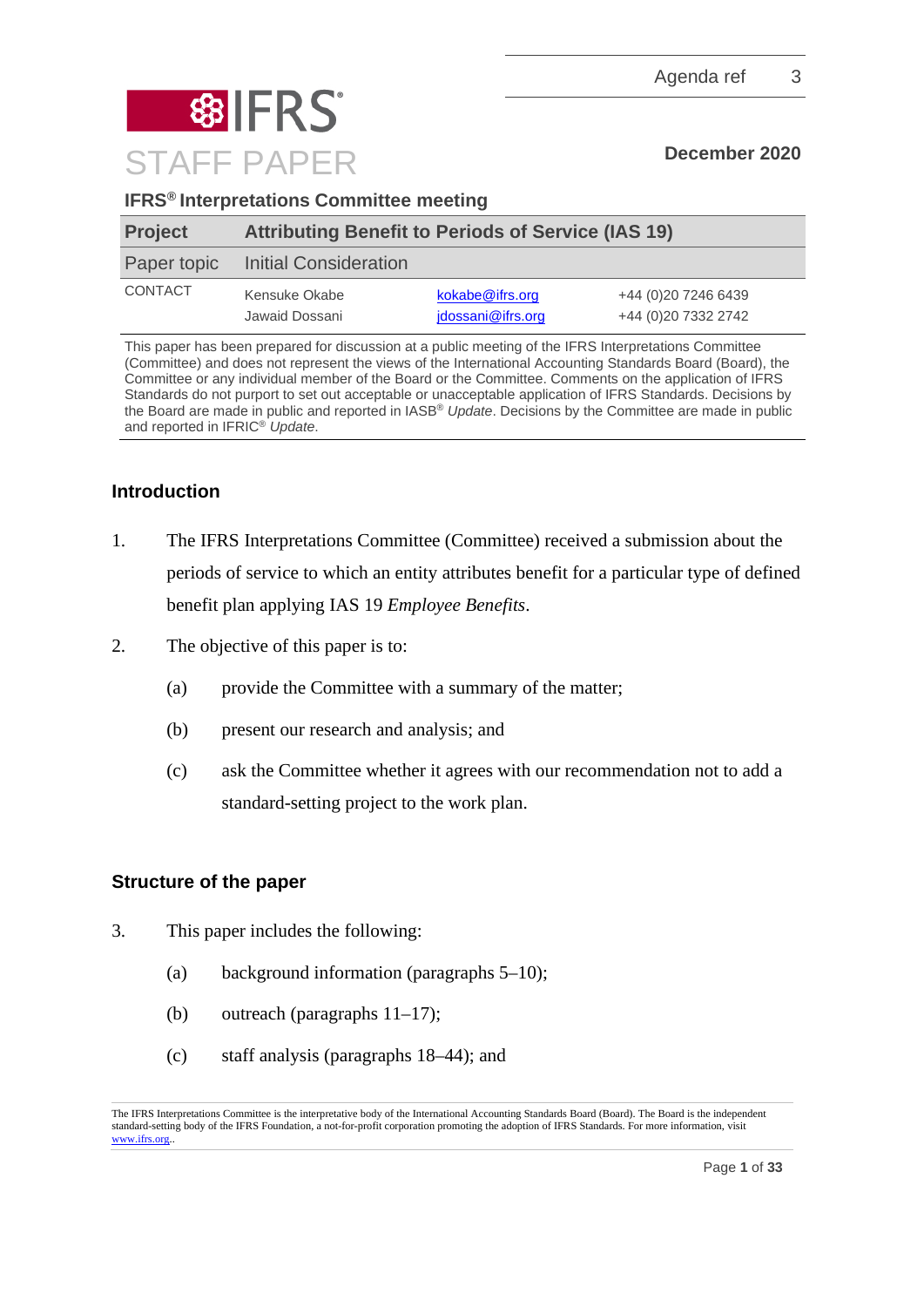- (d) staff recommendation (paragraphs [45–](#page-15-1)[46\)](#page-15-2).
- 4. There are three appendices to this paper:
	- (a) Appendix A—proposed wording of the tentative agenda decision;
	- (b) Appendix B—excerpts from IAS 19; and
	- (c) Appendix C—submission.

### **Background information**

- <span id="page-1-0"></span>5. The submission describes a fact pattern in which an entity sponsors a postemployment benefit plan for its employees that is classified as a defined benefit plan applying IAS 19. Under the terms of the plan, employees are entitled to a lump sum benefit payable on retirement provided they are employed by the entity when they reach retirement age. The amount of the retirement benefit to which an employee is entitled depends on the employee's length of service before retirement and is capped at a specified number of consecutive years of service.
- <span id="page-1-2"></span>6. To illustrate<sup>[1](#page-1-1)</sup>, assume the terms of the defined benefit plan are as follows:
	- (a) employees are entitled to a retirement benefit only when they reach the retirement age (62 years old) provided they are employed by Entity X at that time;
	- (b) the amount of the retirement benefit is calculated as one month of final salary for each year of service before the retirement date;

<span id="page-1-1"></span> $1$  For illustrative purposes, we have simplified the fact pattern described in the submission.

Attributing Benefits to Periods of Service (IAS 19) **│**Initial Consideration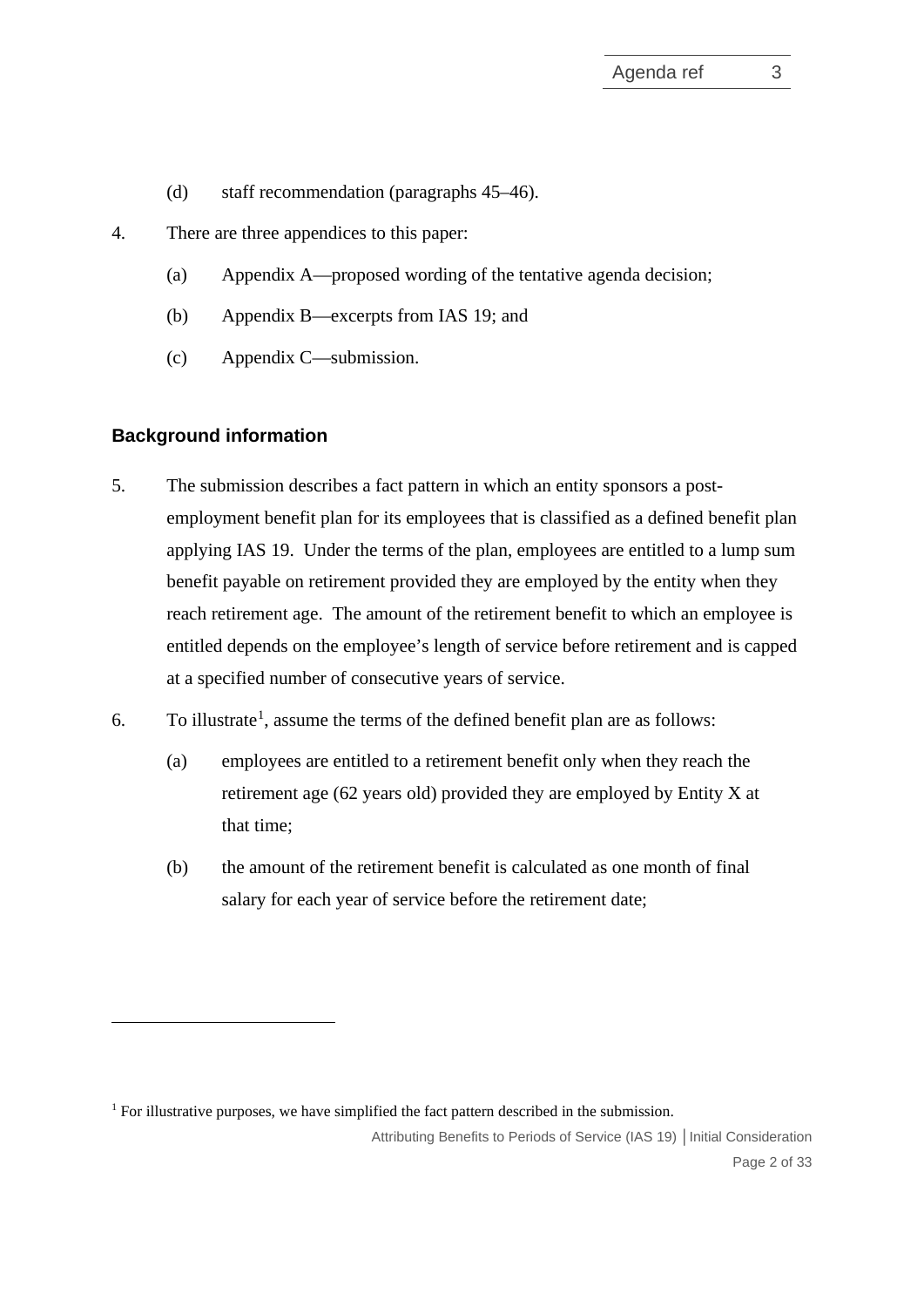- (c) the retirement benefit is capped at 16 years of service (ie the maximum retirement benefit an employee is entitled to is 16 months of final salary); and
- (d) the retirement benefit is calculated using only the number of consecutive years of employee service immediately before retirement.
- 7. Accordingly, the retirement benefit for the following employees would be calculated as follows:
	- (a) Employee A with five consecutive years of service immediately before the retirement age—five months of final salary;
	- (b) Employee B with 16 consecutive years of service immediately before the retirement age—16 months of final salary;
	- (c) Employee C with 20 consecutive years of service immediately before the retirement age—16 months of final salary.
- 8. If an employee rendered service to Entity X for four years, left Entity X's employment and then subsequently re-joined Entity X for an additional three years of service until retirement, that employee would be entitled to a benefit of only three months of final salary, not seven months of final salary.
- <span id="page-2-0"></span>9. The question asked is about the periods of service to which Entity X attributes the retirement benefit. Applying paragraphs 70–74 of IAS 19, does Entity X attribute the retirement benefit:
	- (a) from the date the employee starts working with the entity until the retirement date, regardless of whether this is longer than 16 years— View A;
	- (b) to only the first 16 years of employee service (or from the date employment commences until the retirement date if the employee joins the entity with less than 16 years remaining until retirement)—View B; or

Attributing Benefits to Periods of Service (IAS 19) **│**Initial Consideration Page 3 of 33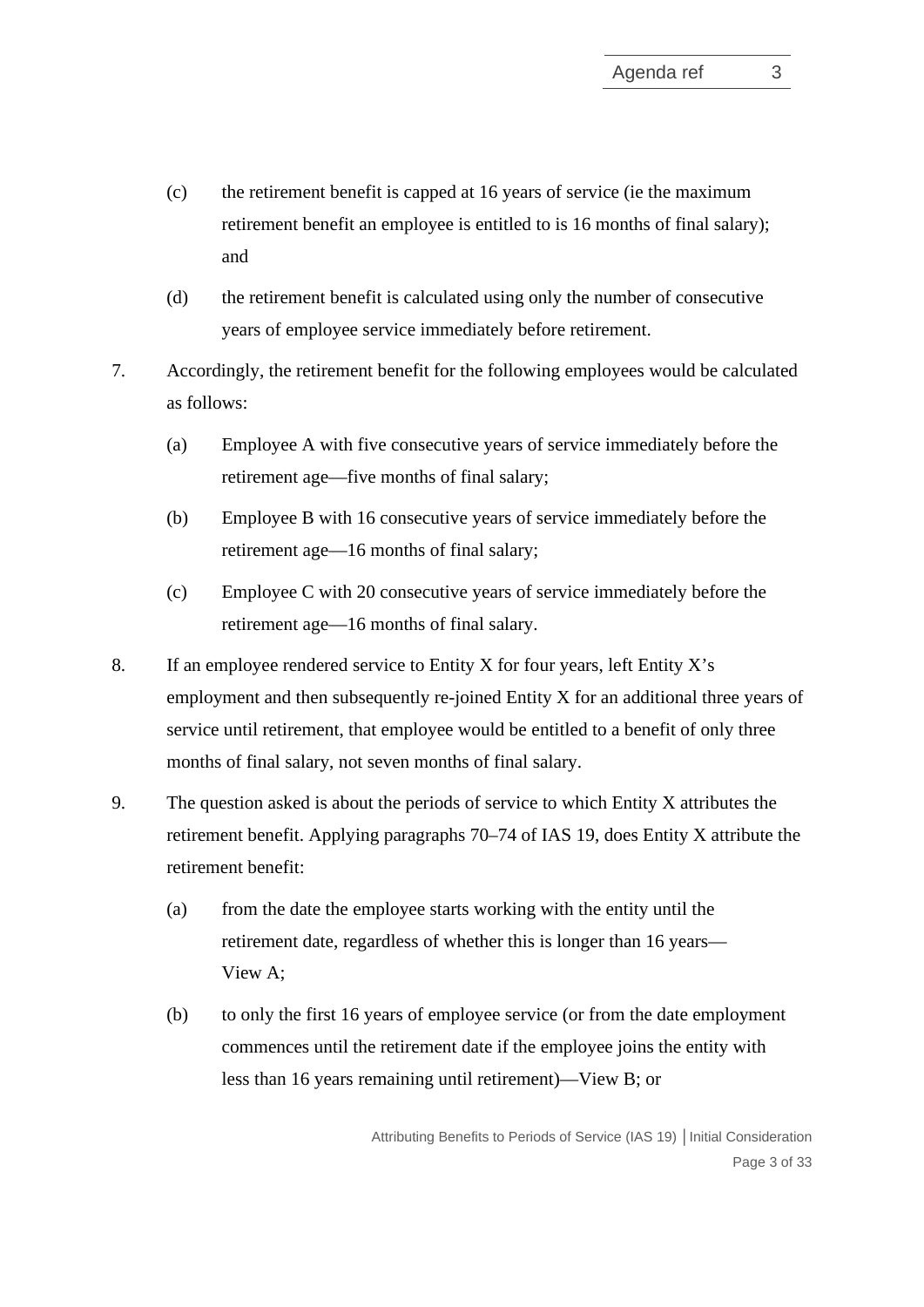- (c) to only the last 16 years of employee service (or from the date employment commences until the retirement date if the employee joins the entity with less than 16 years remaining until retirement)—View C?
- <span id="page-3-0"></span>10. The submission—reproduced in Appendix C—explains the rationale for View A and View B. View C was not included in the submission but has been included by staff for completeness.

#### **Outreach**

- <span id="page-3-1"></span>11. We sent an information request to members of the International Forum of Accounting Standard-Setters, securities regulators and large accounting firms. The submission was also made available on our website.
- 12. The request asked those participating to provide information based on their experience about:
	- (a) whether it is common for entities to sponsor defined benefit plans of the type described in the submission (ie plans in which the retirement benefit depends on the consecutive length of employee service immediately before retirement and is capped at a specified number of years of service);
	- (b) the attribution period for such plans; and
	- (c) details of any terms of the plan that affect the determination of the attribution period and that might differ from the plan described in the submission.
- 13. We received eighteen responses—six from large accounting firms, nine from national standard-setters, two from organisations representing groups of securities regulators and one from an individual. The views received represent informal opinions, rather than formal views of those responding.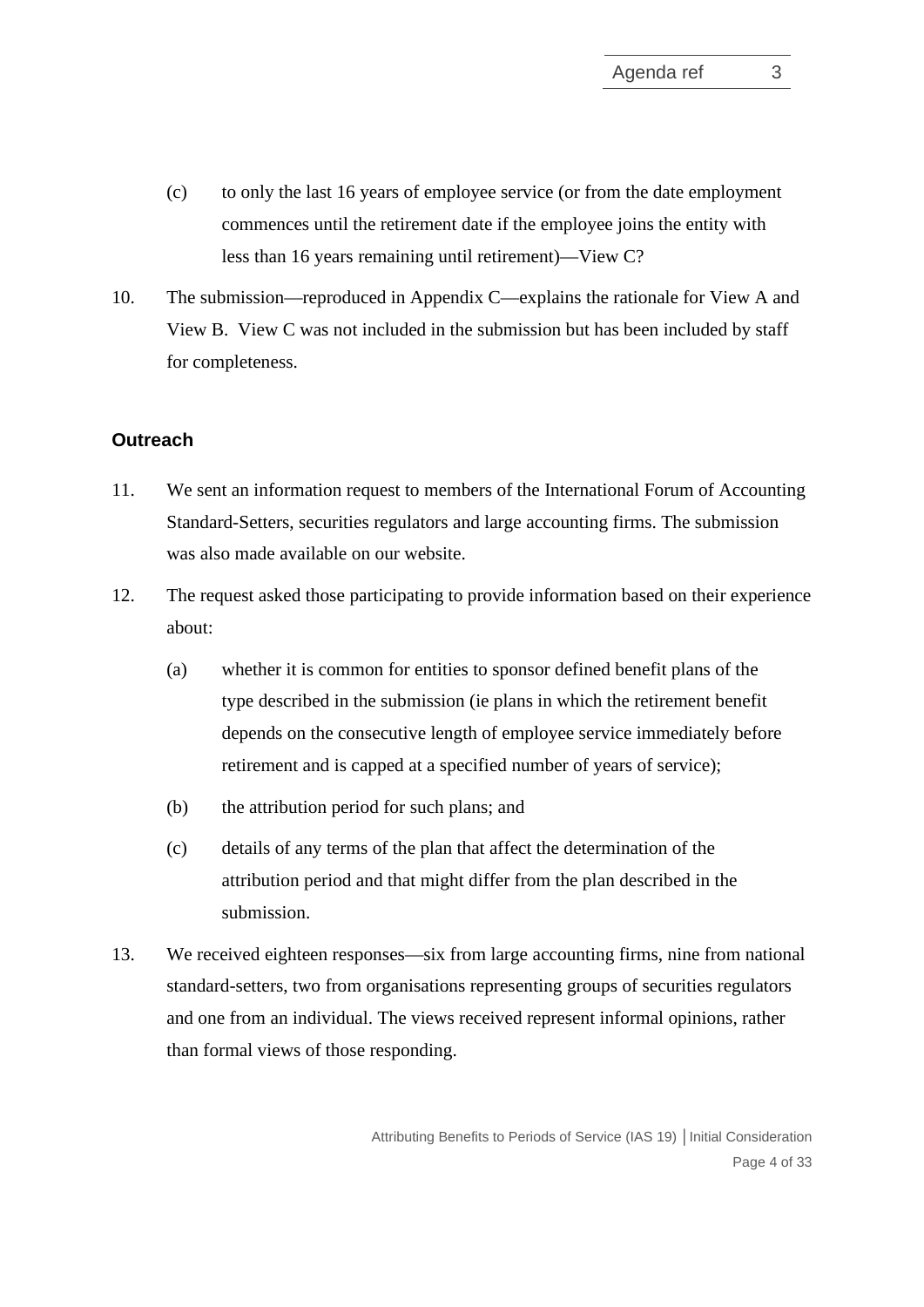#### *Prevalence*

- 14. Respondents provided the following feedback regarding the prevalence of similar defined benefit plans:
	- (a) many respondents said such plans are common in France. We understand that not all defined benefit plans in France include a cap on the retirement benefit based on a specified number of consecutive years of service. However, when a cap exists, it is generally for a long period (for example, 30 years of service).
	- (b) a few respondents said such plans are common in Greece and Austria. One respondent said in Austria, such plans apply only to employees who commenced employment before 2003 and are still employed by the same entity.
	- (c) a few respondents said such plans exist in Canada but may not be common. Such plans exist in relation to post-retirement health care benefit, the receipt of which requires an employee to have completed a specified number of consecutive years of service immediately before retirement.
	- (d) one respondent said such defined benefit plans exist in Brazil, Chile and Taiwan.
- 15. A few respondents said such plans are not common in Australia, Germany, Hong Kong, Israel, Japan, the Netherlands and Norway. A few respondents said however such plans exist in Australia, Japan and the Netherlands.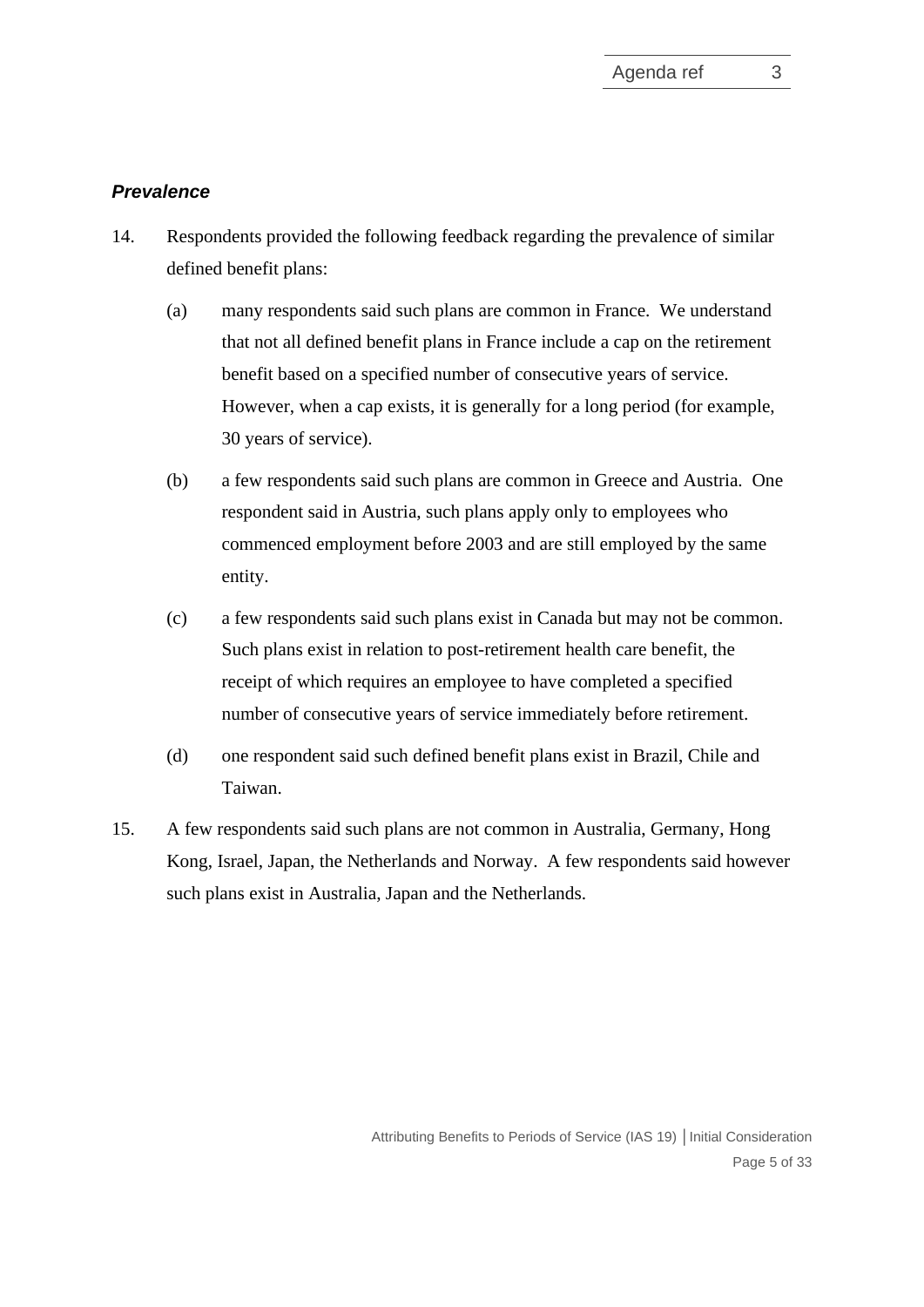#### *Accounting treatment applied*

- 16. Respondents provided the following feedback on the accounting treatment applied:
	- (a) in France, Brazil, Chile and Taiwan, entities generally apply View A (ie attributing the retirement benefit from the date the employee starts working with the entity until the retirement date).
	- (b) in Austria and Greece, entities apply either View A or View B (ie attributing benefit to only the first [applicable number based on cap] years of service). However, one respondent said entities in Greece usually apply View B or View C (ie attributing benefit to only the last [applicable number based on cap] years of service).
	- (c) one respondent said a majority of entities in Canada apply View A. However, other respondents said they have also seen entities apply View C.
- <span id="page-5-0"></span>17. Some respondents also provided their views on the appropriate accounting for such plans. These views were mixed with some respondents supporting view A, some supporting View B and others supporting View C.

#### **Staff analysis**

- <span id="page-5-1"></span>18. Paragraphs 70–74 of IAS 19 specify requirements that apply when attributing retirement benefits to periods of service. Paragraph 70 sets out the principle for attributing benefit to periods of service and paragraphs 71–74 include requirements that specify how an entity applies that principle. Appendix B to this paper reproduces relevant excerpts from those paragraphs.
- 19. Paragraph 71 requires an entity to attribute benefit to periods in which the obligation to provide post-employment benefits arises. Paragraph 73 specifies that all benefit is attributed to periods ending on or before the date when further service by the employee will lead to no material amount of further benefits.

Attributing Benefits to Periods of Service (IAS 19) **│**Initial Consideration Page 6 of 33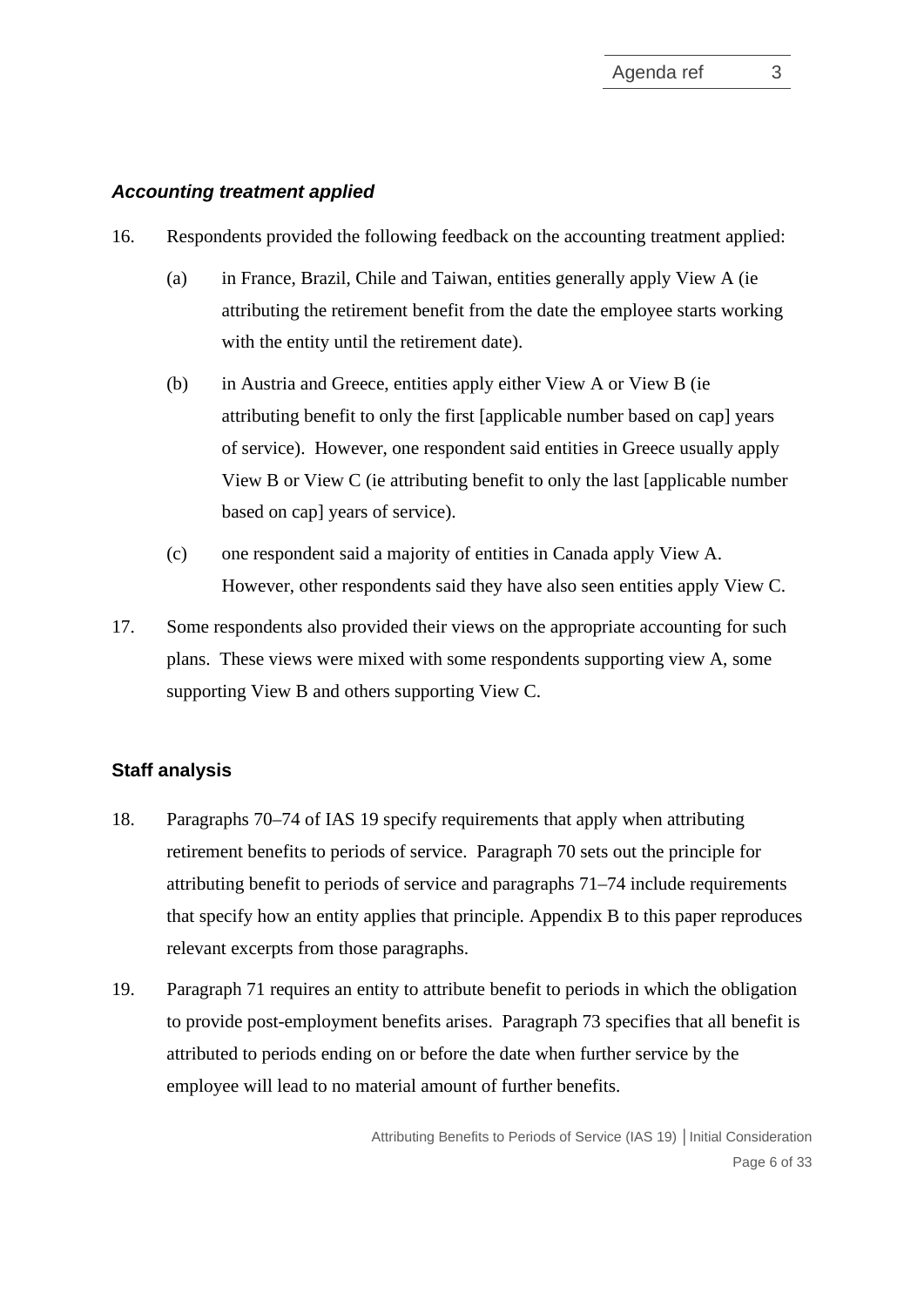- 20. Accordingly, to determine the periods to which to attribute benefit, an entity needs to determine:
	- (a) when an obligation to provide post-employment benefits first arises under the defined benefit plan; and
	- (b) when further service by the employee will lead to no material amount of further benefits under the plan.
- 21. The following paragraphs discuss how an entity makes these determinations for the defined benefit plan described in the submission. Our analysis uses the illustrative example in paragraph [6](#page-1-2) of this paper.

### *When an obligation first arises*

*Applicable requirements in IAS 19*

22. Paragraphs 71–72 of IAS 19 state:

71. …An entity attributes benefit to periods in which the obligation to provide post-employment benefits arises. That obligation arises as employees render services in return for post‑employment benefits that an entity expects to pay in future reporting periods…

72. Employee service gives rise to an obligation under a defined benefit plan even if the benefits are conditional on future employment (in other words they are not vested). Employee service before the vesting date gives rise to a constructive obligation because, at the end of each successive reporting period, the amount of future service that an employee will have to render before becoming entitled to the benefit is reduced...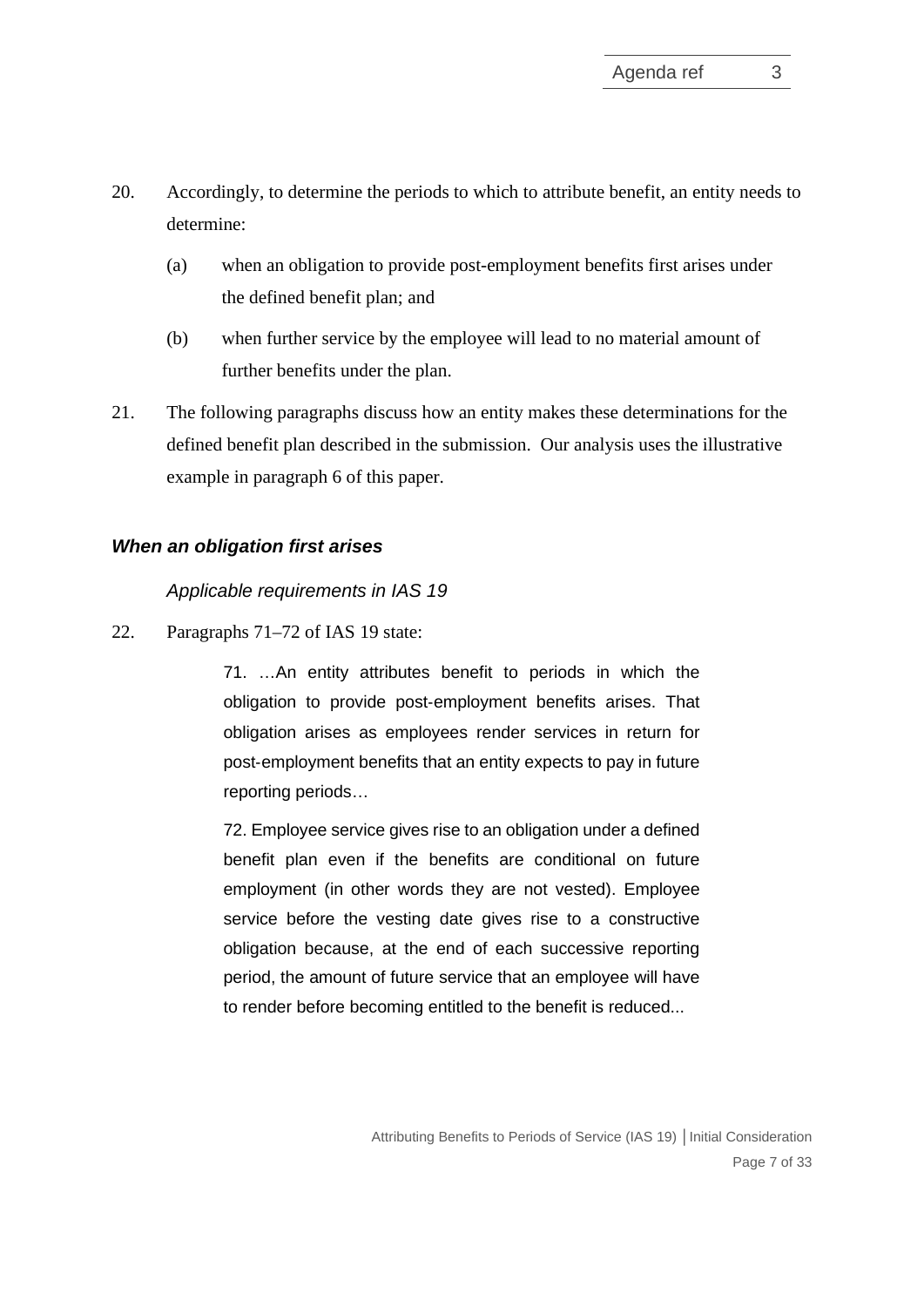#### *Application to the example described in paragraph [6](#page-1-2)*

- <span id="page-7-0"></span>23. In the defined benefit plan illustrated in paragraph [6](#page-1-2) of this paper:
	- (a) an employee is entitled to the retirement benefit only when the employee reaches the retirement age of 62 years;
	- (b) the amount of the retirement benefit increases as the employee renders service and is calculated as one month of final salary for each consecutive year of service immediately before the retirement date; and
	- (c) the amount of the retirement benefit is capped at 16 consecutive years of service immediately before the retirement date.
- 24. Even though the retirement benefit vests only when an employee reaches the retirement age of 62 (ie the benefit is conditional on the employee continuing to render service until that age), it is the employee's service before that date that gives rise to a constructive obligation for the entity to provide the retirement benefit. Our analysis below considers separately employees who join before the age of 46 and those who join on or after the age of 46.

#### Employees who join before the age of 46

25. For employees who join Entity X before the age of 46, in our view Entity X's obligation does not arise from the date the employee joins Entity X but rather arises only from when the employee reaches the age of 46 (and consequently has only 16 years left until the retirement age of 62). This is because any service the employee renders before that date does not reduce the amount of future service the employee will have to render in each successive reporting period before becoming entitled to the retirement benefit. In other words, any service rendered before the age of 46 does not affect the timing or amount of the retirement benefit. However, once an employee reaches the age of 46, the amount of future service the employee will have to render before becoming entitled to the retirement benefit reduces at the end of each successive reporting period. Paragraph 72 of IAS 19 explains that a constructive

> Attributing Benefits to Periods of Service (IAS 19) **│**Initial Consideration Page 8 of 33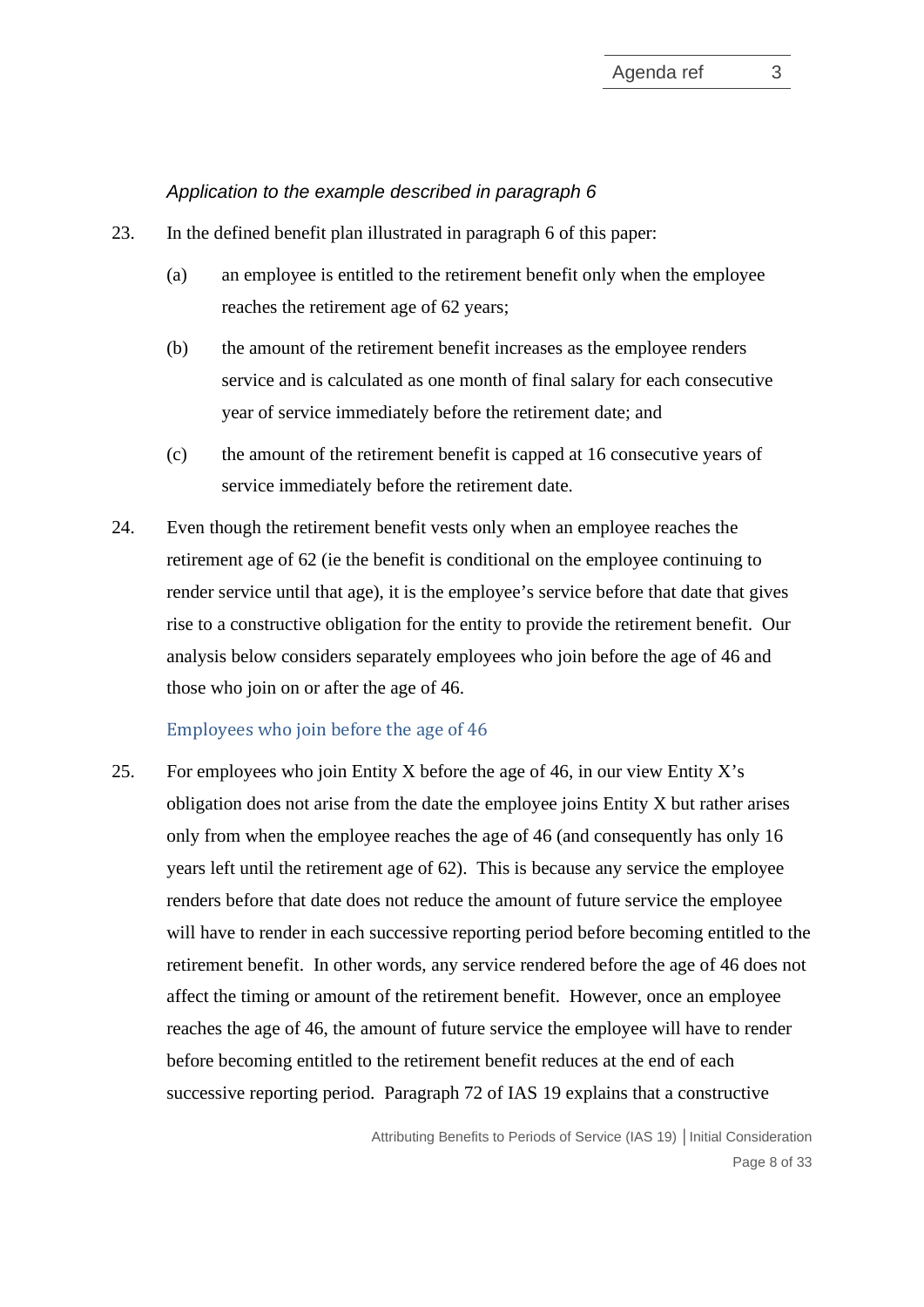obligation arises before the vesting date 'because, at the end of each successive reporting period, the amount of future service that an employee will have to render before becoming entitled to the benefit is reduced'.

- 26. For example, assume that an employee joins Entity X at the age of 40. In this situation, the amount of future service the employee will have to render before becoming entitled to the retirement benefit does not reduce before the employee reaches the age of 46. At the end of each successive reporting period between the ages of 40 and 46, the employee will have to render 16 years of future service before becoming entitled to the retirement benefit. It is only *after* the employee reaches the age of 46 that the number of years of future service the employee will have to render before becoming entitled to the retirement benefit will reduce at the end of each reporting period.
- 27. The employee could work with Entity X for a number of years, then leave and re-join before the age of 46. In this situation, the employee would be entitled to the same retirement benefit as another employee that first starts working with the entity at the age of 46. Accordingly, in our view employee service first leads to benefits under the plan only at the age of 46.
- <span id="page-8-1"></span>28. The fact pattern illustrated in paragraph [6](#page-1-2) of this paper and our analysis above is similar to, and consistent with, example [2](#page-8-0) illustrating paragraph 73 of IAS  $19<sup>2</sup>$ . This example states:

A plan pays a lump sum retirement benefit of CU2,000 to all employees who are still employed at the age of 55 after twenty years of service….

Attributing Benefits to Periods of Service (IAS 19) **│**Initial Consideration

<span id="page-8-0"></span><sup>2</sup> The examples illustrating specific paragraphs in IAS 19 are part of the Standard—they do not accompany the Standard. Therefore, for example, this example illustrating paragraph 73 of IAS 19 follows paragraph 73 within the Standard.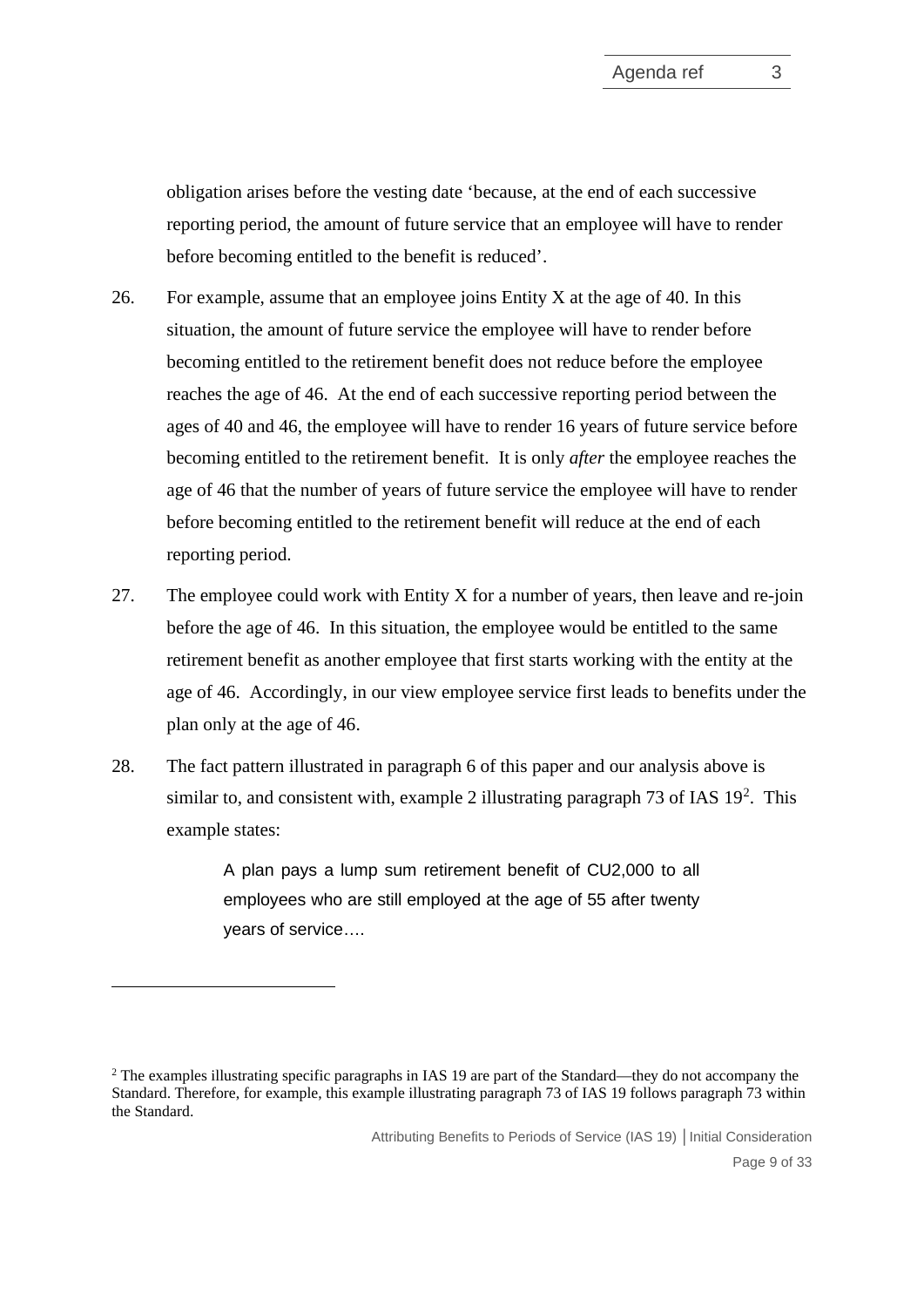*For employees who join before the age of 35, service first leads to benefits under the plan at the age of 35 (an employee could leave at the age of 30 and return at the age of 33, with no effect on the amount or timing of benefits). Those benefits are conditional on further service. Also, service beyond the age of 55 will lead to no material amount of further benefits. For these employees, the entity attributes benefit of CU100 (CU2,000 divided by twenty) to each year from the age of 35 to the age of 55…*

29. Similarly, example 2 illustrating paragraph 72 of IAS 19 states:

A plan pays benefit of CU100 for each year of service, excluding service before the age of 25. The benefits vest immediately.

*No benefit is attributed to service before the age of 25 because service before that date does not lead to benefits (conditional or unconditional). A benefit of CU100 is attributed to each subsequent year.* 

### Employees who join on or after the age of 46

- 30. For employees that joins Entity X on or after the age of 46, in our view Entity X's obligation arises from the date employment commences. This is because the amount of future service the employee will have to render before becoming entitled to the retirement benefit reduces at the end of each successive reporting period.
- 31. For example, assume that an employee joins Entity X at the age of 50. In this situation, the employee will be entitled to a retirement benefit of 12 months of final salary provided the employee continues to be employed by Entity X until the retirement age of 62. The amount of future service the employee will have to render before becoming entitled to the retirement benefit reduces at the end of each successive reporting period from the age of 50 to the age of 62.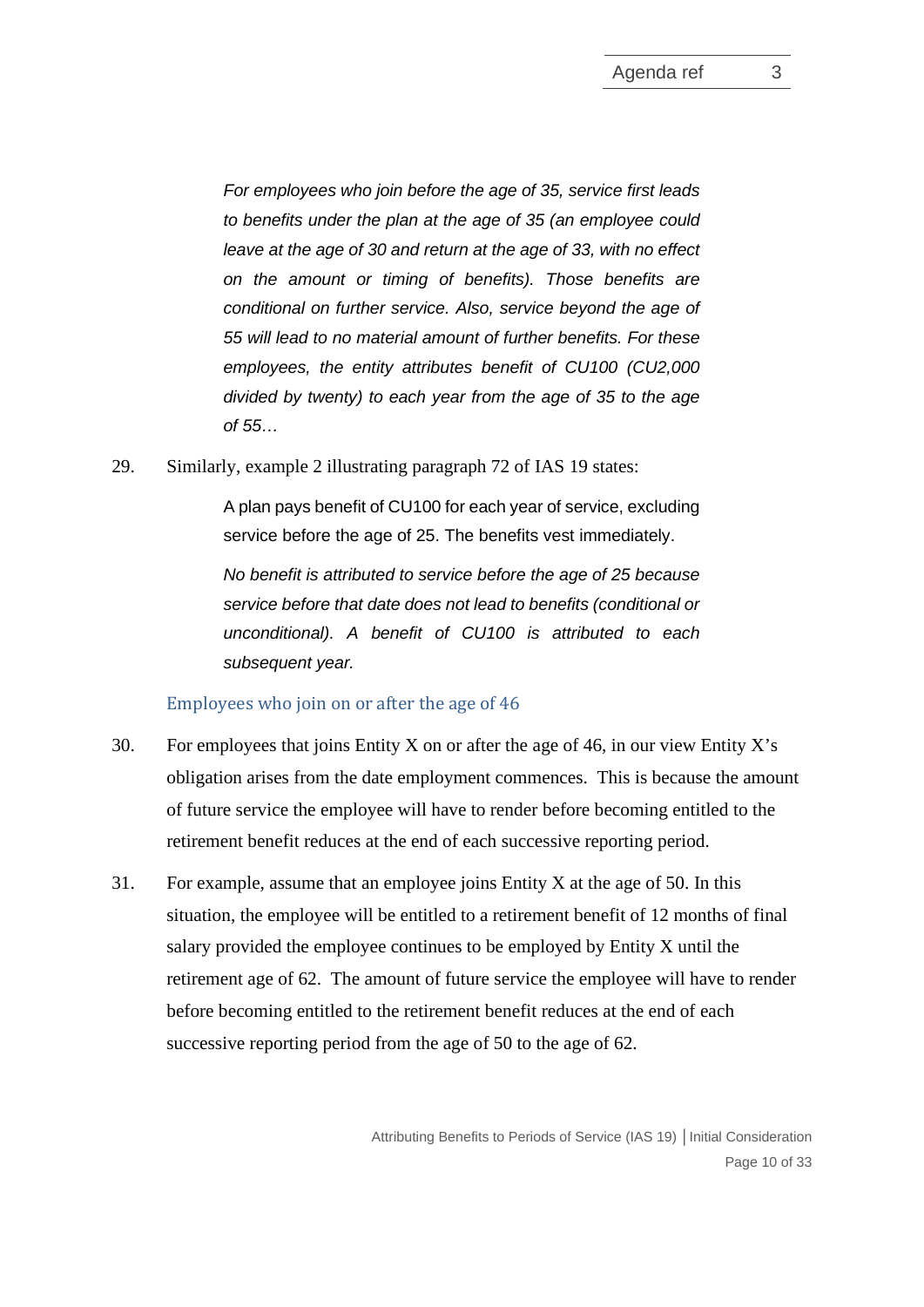<span id="page-10-0"></span>32. Accordingly, for employees who join on or after the age of 46, Entity X first attributes retirement benefit from the date employment commences.

#### *When further service will lead to no material amount of further benefits*

33. Paragraph 73 of IAS 19 states:

The obligation increases until the date when further service by the employee will lead to no material amount of further benefits. Therefore, all benefit is attributed to periods ending on or before that date…

- 34. In the defined benefit plan illustrated in paragraph [6,](#page-1-2) in our view an employee receives no material amount of further benefits when they reach the retirement age of 62. This is irrespective of whether an employee joins before, on or after the age of 46. Our view is supported by Example 2 illustrating paragraph 73 of IAS 19 (see paragraph [28](#page-8-1) of this paper).
- <span id="page-10-1"></span>35. We see no basis to stop attributing retirement benefit for an employee before the employee reaches the retirement age because it is the employee's service from the date the obligation first arises (see paragraphs [23–](#page-7-0)[32](#page-10-0) of this paper) *until the retirement age* that gives rise to the retirement benefit. The employee must render service up to the retirement age to be entitled to any benefit.

### *Staff conclusion*

36. Based on our analysis, we conclude that Entity X attributes retirement benefit to each year from the age of 46 to the age of 62 (or, if employment commences on or after the age of 46, from the date that the employee first renders service to the age of 62). Our conclusion aligns with View C described in paragraph [9](#page-2-0) of this paper.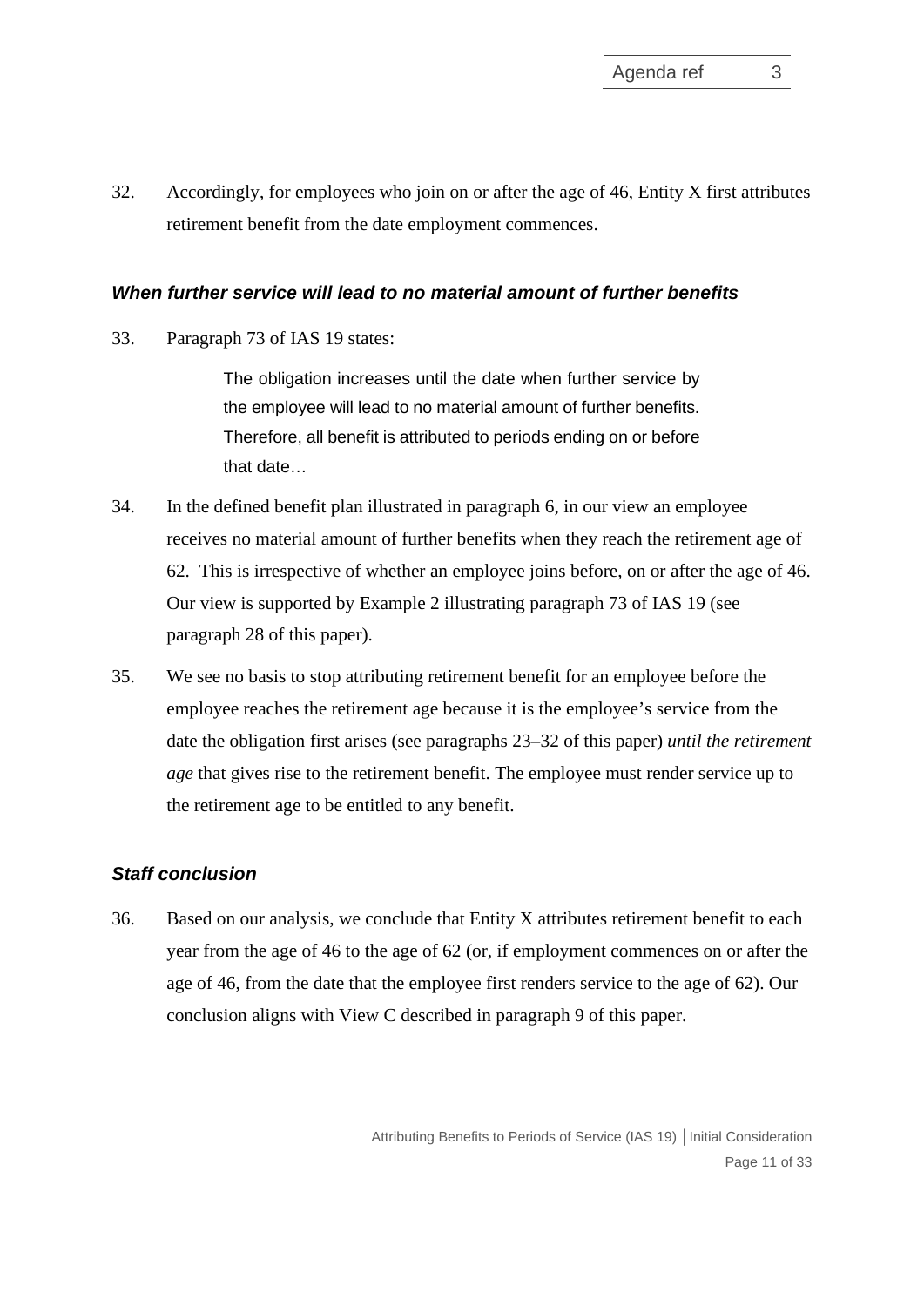#### *Why we disagree with the other views*

*View A*

- 37. View A (ie attributing retirement benefit from the date the employee starts working with the entity until the retirement date, regardless of whether that is longer than 16 years) aligns with our conclusion that Entity X attributes benefit until an employee reaches the retirement age of 62. However, View A differs from our conclusion with respect to when the entity's obligation first arises.
- 38. The rationale for View A is as follows:
	- (a) Entity X's constructive obligation to provide the retirement benefit first arises when an employee joins Entity X, regardless of whether that date is more than 16 years before the employee's retirement age. An employee renders service in exchange for future benefits from the date the employee joins Entity X and not just in the last 16 years of service. An employee that joins Entity X at the age of 40 would render 22 years of service before being entitled to the full amount of the retirement benefit—every additional year of employee service reduces the amount of future service the employee will have to render to become entitled to the retirement benefit.
	- (b) the formula—that determines the amount of the retirement benefit (including the cap of 16 years of service)—determines only the amount to be paid on retirement. It does not indicate (a) the years of employee service needed to receive the retirement benefit, or (b) that the employee is not rendering service in exchange for future benefits from the first year of service.
	- (c) for an employee that joins Entity X many years before the age of 46, the employee's service in later years will lead to a materially higher level of benefit than in earlier years. Accordingly, applying paragraph 70 of IAS 19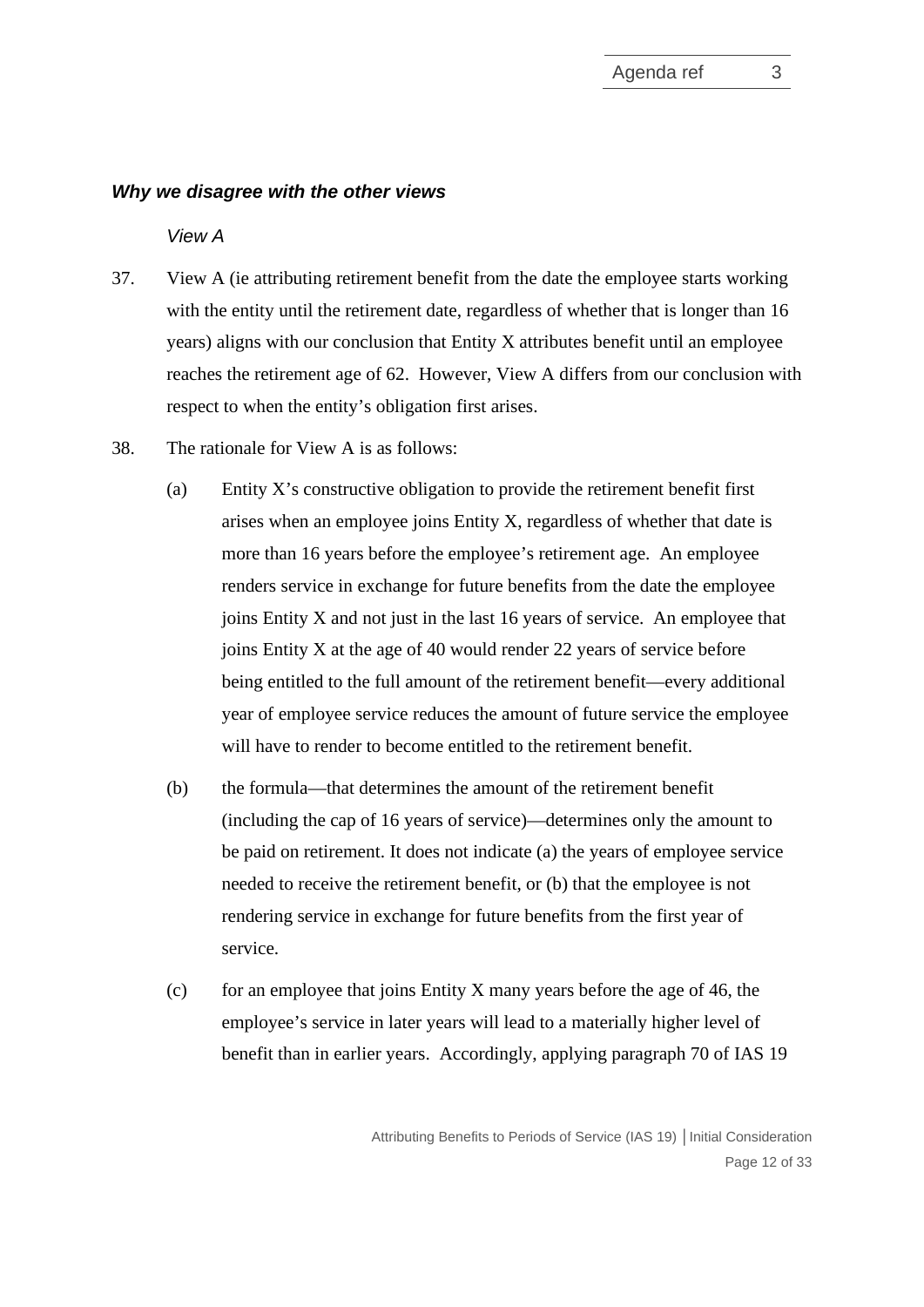(see Appendix B), Entity X attributes retirement benefit on a straight-line basis to the entire employment period.

- <span id="page-12-0"></span>39. We disagree with View A. In particular:
	- (a) as explained in paragraphs  $23-32$  of this paper, in our view Entity X's constructive obligation to provide the retirement benefit first arises only when an employee reaches the age of 46—employee service before the age of 46 is not in exchange for the retirement benefit.
	- (b) the effect of the formula—that determines the amount of the retirement benefit—is that employee service before the age of 46 does not reduce the number of years of service the employee will have to render before becoming entitled to the retirement benefit. That employee service affects neither the timing nor the amount of the retirement benefit. Accordingly, employee service before the age of 46 is not in exchange for the retirement benefit.
	- (c) even in situations in which service in later years will lead to a materially higher level of benefit than in earlier years, paragraph 70 of IAS 19 requires an entity to attribute benefit on a straight-line basis from the date when service by the employee *first leads to benefits* under the plan. For the reasons explained in paragraphs [23](#page-7-0)[–32](#page-10-0) of this paper, in our view service first leads to benefits under the plan only when an employee reaches the age of 46.

### *View B*

40. Similar to View A, View B (ie attributing retirement benefit to only the first 16 years of employee service) views Entity X's constructive obligation to provide the retirement benefit as first arising when an employee joins Entity X, regardless of whether that is longer than 16 years before the employee's retirement age. However,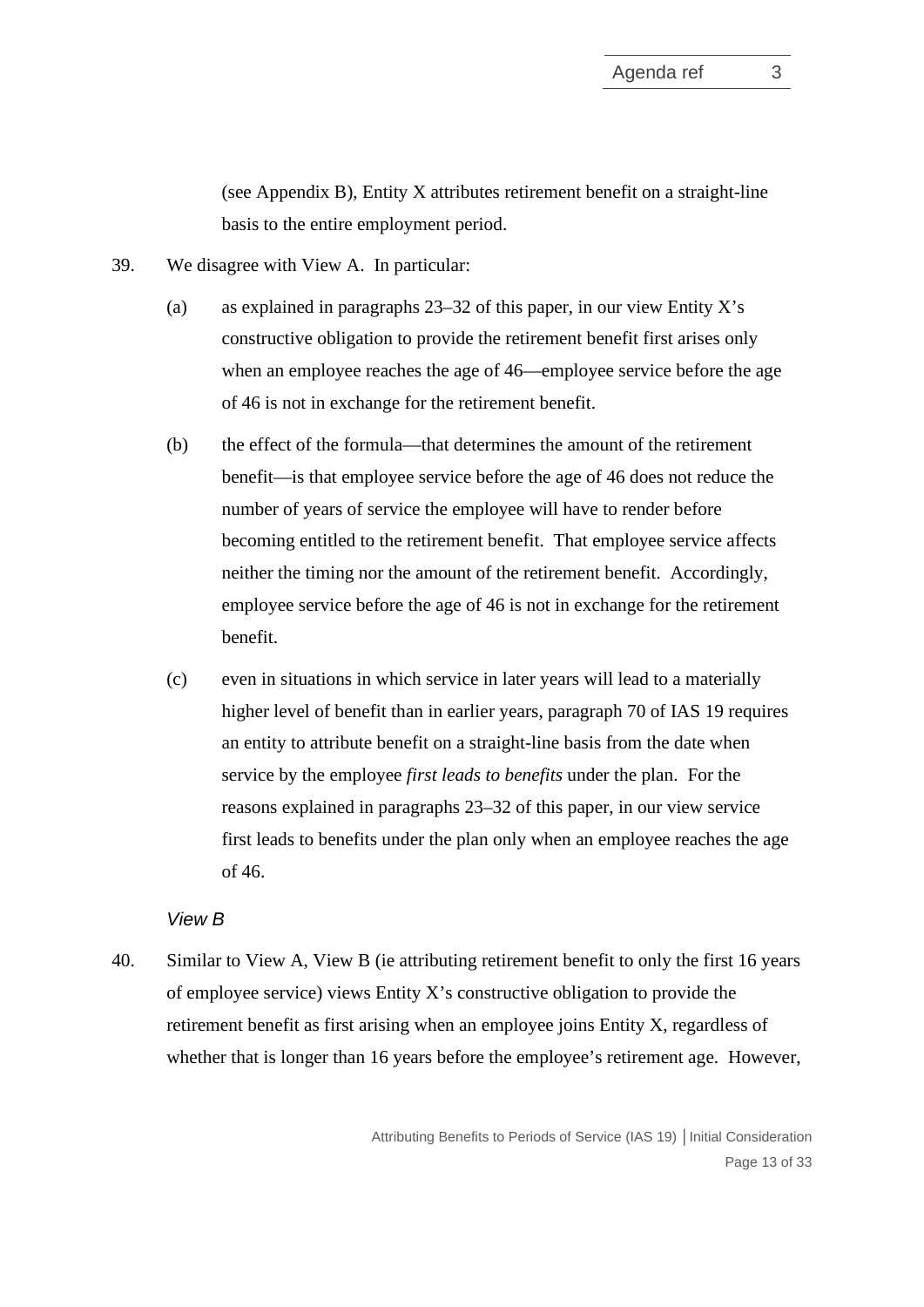View B differs from View A and View C with respect to when further employee service will lead to no material amount of further benefits.

- 41. The rationale for View B is as follows:
	- (a) for employees who join before the age of 46, the effect of the formula—that determines the amount of the retirement benefit—is that employee service beyond the first 16 years will lead to no material amount of further benefits. Entity X therefore recognises the entire amount of the retirement benefit in the first 16 years of employee service. Applying View A or View C could lead to a lower liability compared to that determined based on the formula used to determine the retirement benefit, which is not in line with the principle in paragraph 70 as well as the examples in paragraph  $BC114<sup>3</sup>$  $BC114<sup>3</sup>$  $BC114<sup>3</sup>$ .
	- (b) the fact that an employee is entitled to the retirement benefit only when the employee reaches the retirement age (62 years old) does not mean that Entity X is required to attribute benefit until the retirement age. Any vesting condition is taken into account in measuring an entity's defined benefit obligation and not in determining the periods to which retirement benefit is attributed. Paragraph 72 of IAS 19 states:

Employee service gives rise to an obligation under the defined benefit plan even if the benefits are conditional on future employment (in other words they are not vested)…In measuring its defined benefit obligation, an entity considers the probability that some employees may not satisfy the vesting conditions…'.

<span id="page-13-0"></span><sup>3</sup> Paragraph BC114 explains the rationale for the International Accounting Standards Committee (IASC)'s conclusions on how an entity attributes benefit to periods of service—it does not explain the determination of the periods of service to which an entity attributes benefit.

Attributing Benefits to Periods of Service (IAS 19) **│**Initial Consideration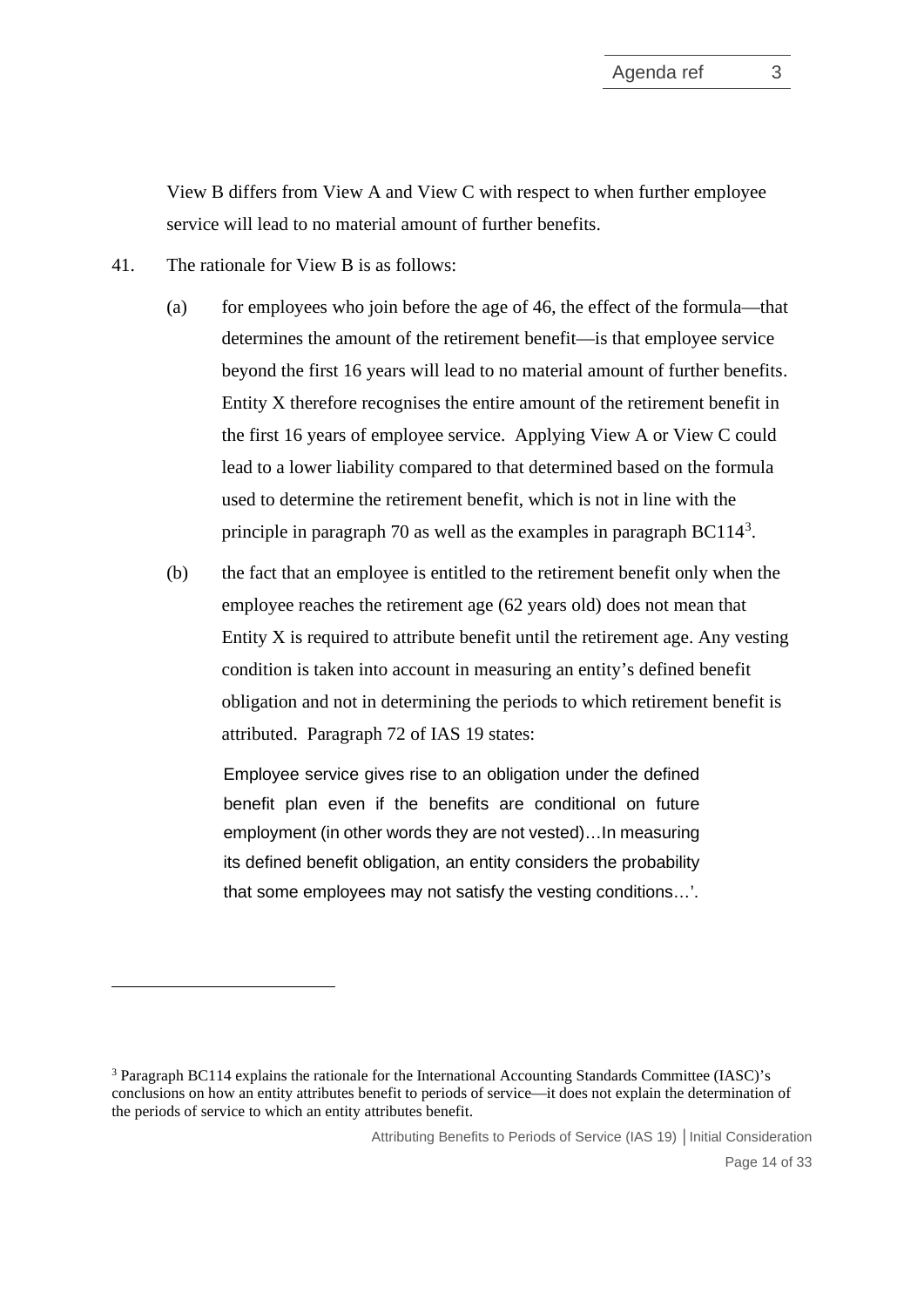- 42. We disagree with View B. As discussed in paragraphs [23](#page-7-0)[–32](#page-10-0) of this paper, in our view it is employee service in the 16 years immediately before retirement (and not the first 16 years of service) that gives rise to a constructive obligation for Entity X. In addition:
	- (a) for the reasons discussed in paragraph [39](#page-12-0) of this paper, we disagree with the view that a constructive obligation to provide retirement benefit first arises when an employee joins Entity X, regardless of whether that is longer than 16 years before the employee's retirement age.
	- (b) although we agree that an entity measures its defined benefit obligation considering the probability that some employees may not satisfy the vesting condition, this does not mean that Entity X stops attributing retirement benefit before an employee reaches the retirement age. As explained in paragraph [35](#page-10-1) of this paper, it is employee service from the date Entity X's obligation first arises (see paragraphs [23](#page-7-0)[–32](#page-10-0) of this paper) *until the retirement date* that gives rise to the retirement benefit. Each year of service between the age of 46 and the age of 62 leads to further benefits because service rendered in each of those years reduces the amount of future service that an employee will have to render before becoming entitled to the retirement benefit.

### *Staff conclusion*

43. In the defined benefit plan described in the submission (as illustrated in paragraph [6](#page-1-2) of this paper), Entity X attributes retirement benefit to each year from the age of 46 to the age of 62 (or, if employment commences on or after the age of 46, from the date that the employee first renders service to the age of 62).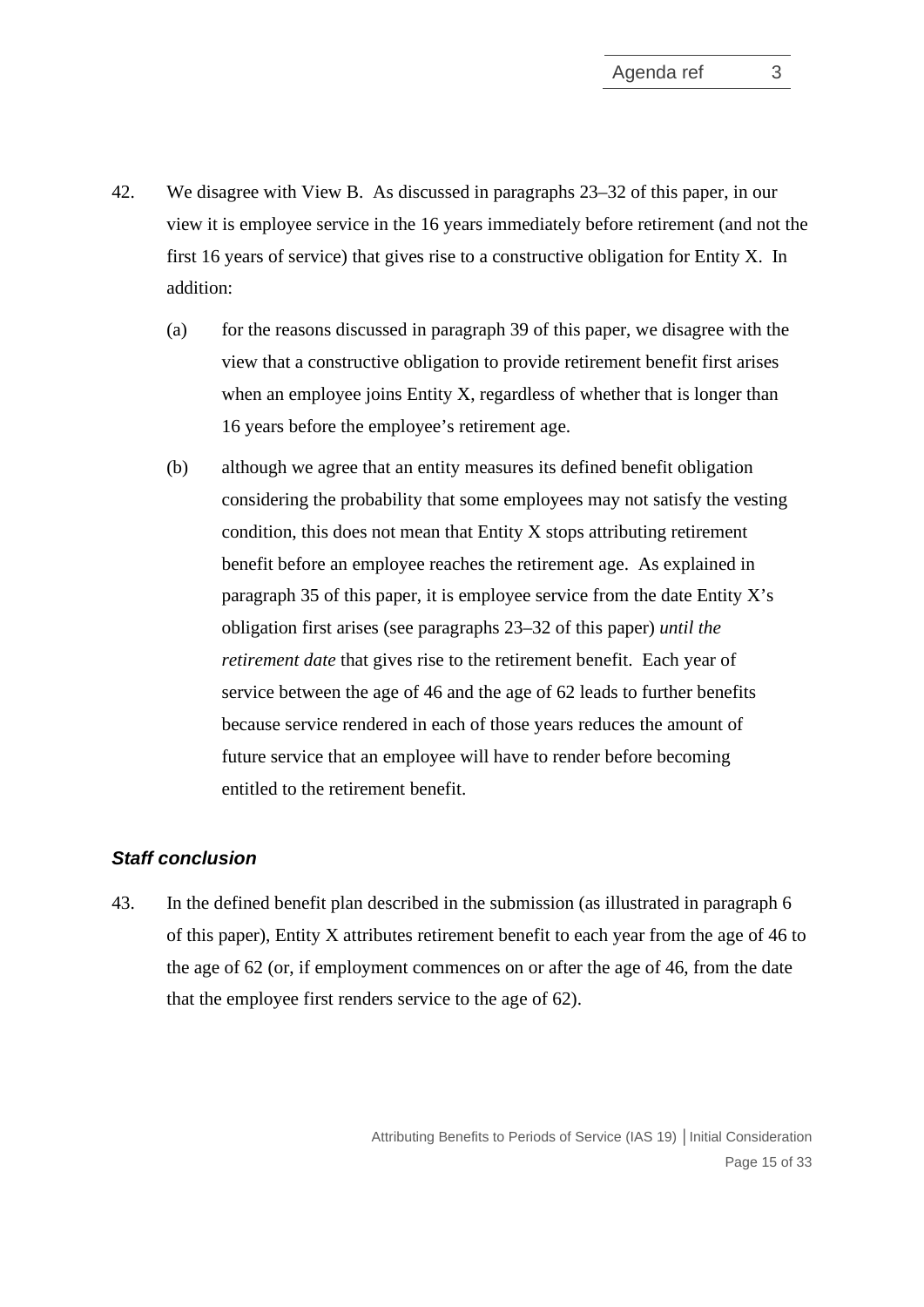### **Question 1 for the Committee**

1. Does the Committee agree with our analysis of the application of the requirements in IFRS Standards to the defined benefit plan described in the submission?

### *Should the Committee add a standard-setting project to the work plan?*

*Is it necessary to add or change requirements in IFRS Standards to improve financial reporting?[4](#page-15-3)*

<span id="page-15-0"></span>44. Based on our analysis, we conclude that the principles and requirements in IFRS Standards provide an adequate basis for an entity to determine the periods of service to which the entity attributes retirement benefit for the defined benefit plan described in the submission.

### **Staff recommendation**

- <span id="page-15-1"></span>45. Based on our assessment of the work plan criteria in paragraph 5.16 of the *Due Process Handbook* (discussed in paragraph [44](#page-15-0) of this paper), we recommend that the Committee does not add a standard-setting project to the work plan. Instead, we recommend publishing a tentative agenda decision that outlines how an entity applies IAS 19 in attributing retirement benefit to periods of service for the defined benefit plan described in the submission.
- <span id="page-15-2"></span>46. Appendix A to this paper sets out the proposed wording of the tentative agenda decision. In our view, the proposed tentative agenda decision (including the

Attributing Benefits to Periods of Service (IAS 19) **│**Initial Consideration

<span id="page-15-3"></span><sup>4</sup> Paragraph 5.16(b) of the *[Due Process Handbook.](https://cdn.ifrs.org/-/media/feature/about-us/legal-and-governance/constitution-docs/due-process-handbook-2020.pdf?la=en)*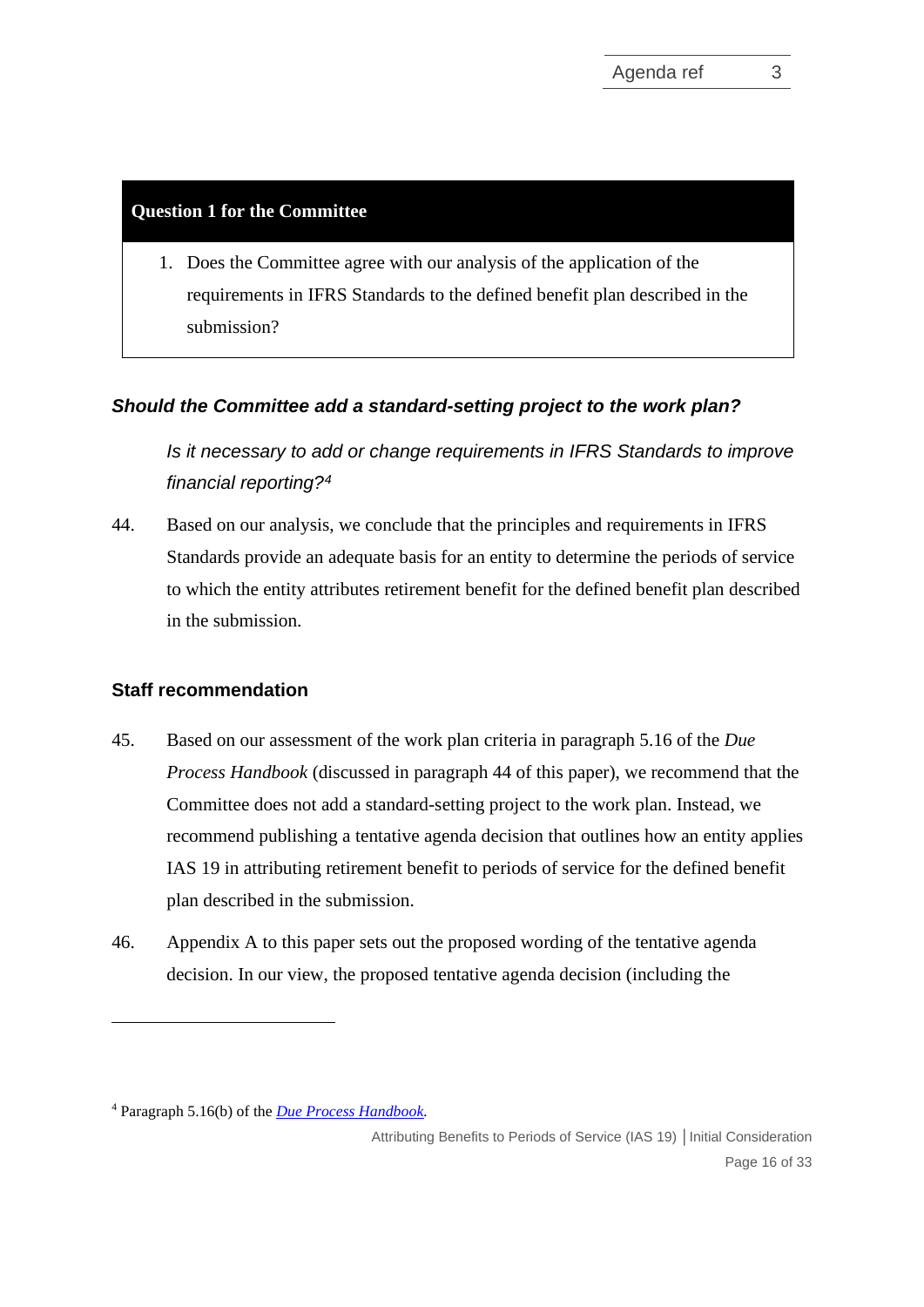explanatory material contained within it) would not add or change requirements in IFRS Standards.<sup>[5](#page-16-0)</sup>

# **Questions 2 and 3 for the Committee**

- 2. Does the Committee agree with our recommendation not to add a standardsetting project to the work plan?
- 3. Does the Committee have any comments on the proposed wording of the tentative agenda decision in Appendix A to this paper?

Attributing Benefits to Periods of Service (IAS 19) **│**Initial Consideration

<span id="page-16-0"></span><sup>5</sup> Paragraph 8.4 of the *Due Process Handbook* states: 'Agenda decisions (including any explanatory material contained within them) cannot add or change requirements in IFRS Standards. Instead, explanatory material explains how the applicable principles and requirements in IFRS Standards apply to the transaction or fact pattern described in the agenda decision.'.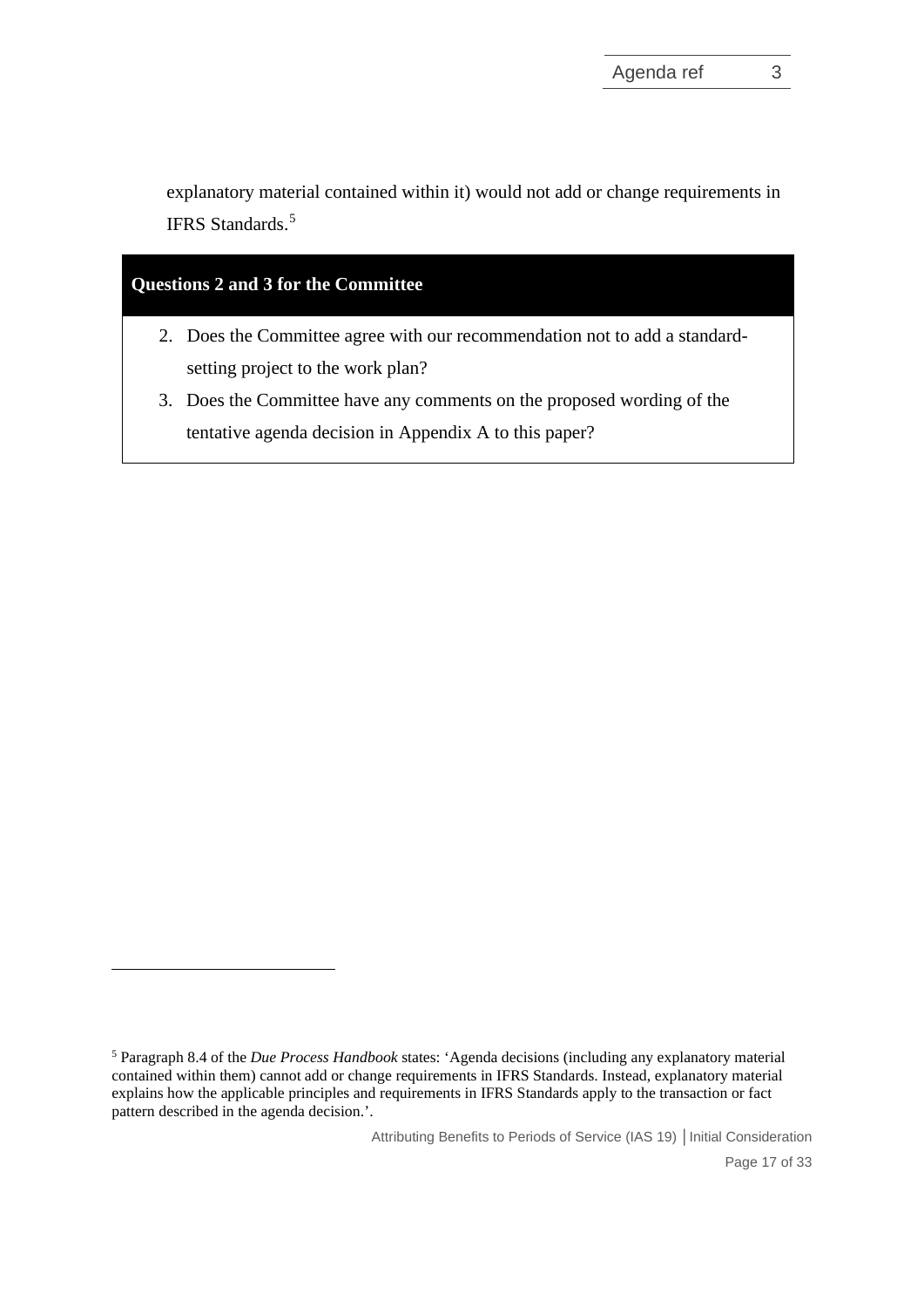### **Appendix A—proposed wording of the tentative agenda decision**

### **Attributing Benefit to Periods of Service (IAS 19** *Employee Benefits***)**

The Committee received a request about the periods of service to which an entity attributes benefit for a particular defined benefit plan. Under the terms of the plan:

- a. employees are entitled to a lump sum benefit payment on retirement provided they are employed by the entity when they reach a specified retirement age; and
- b. the amount of the retirement benefit to which an employee is entitled depends on the length of employee service before retirement and is capped at a specified number of consecutive years of service.

To illustrate, assume an entity sponsors a defined benefit plan for its employees. Under the terms of the plan:

- a. employees are entitled to a retirement benefit only when they reach the retirement age of 62 provided they are employed by the entity at that date;
- b. the amount of the retirement benefit is calculated as one month of final salary for each year of service before the retirement date;
- c. the retirement benefit is capped at 16 years of service (ie the maximum retirement benefit an employee is entitled to is 16 months of final salary); and
- d. the retirement benefit is calculated using only the number of consecutive years of employee service immediately before retirement.

Paragraph 70 of IAS 19 specifies the principle for attributing benefit to periods of service and paragraphs 71–74 of IAS 19 include requirements that specify how an entity applies that principle. Paragraph 71 requires an entity to attribute benefit to periods in which the obligation to provide post-employment benefits arises. That paragraph also specifies that the obligation arises as employees render services in return for post-employment benefits that an entity expects to pay in future reporting periods. Paragraph 72 specifies that employee service before any vesting date gives rise to a constructive obligation because, at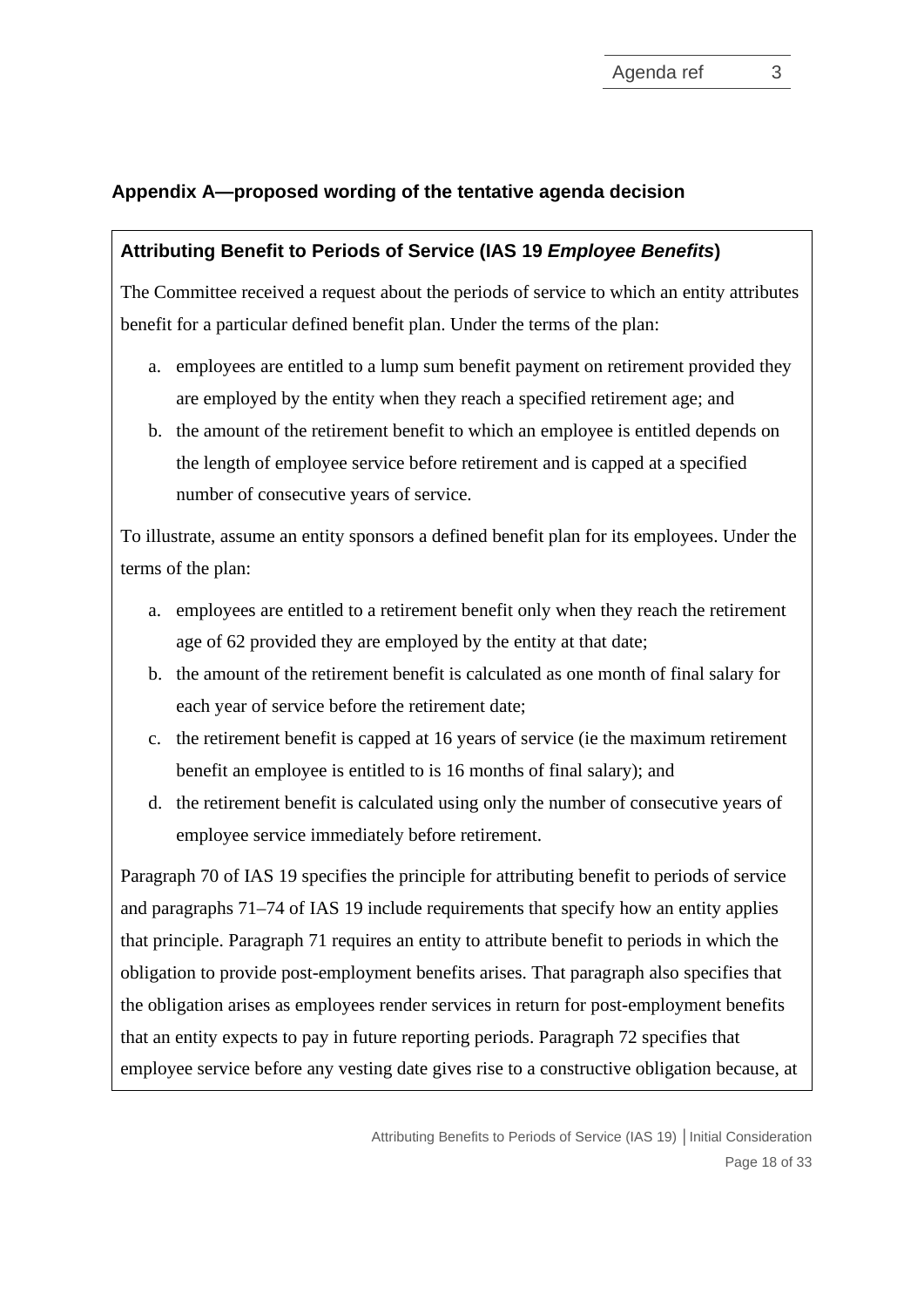the end of each successive reporting period, the amount of future service that an employee will have to render before becoming entitled to the benefit is reduced.

For the defined benefit plan illustrated in this agenda decision:

- a. if an employee joins the entity before the age of 46 (ie there are more than 16 years before the employee's retirement date), any service the employee renders before the age of 46 does not reduce the amount of future service that the employee will have to render in each successive reporting period before becoming entitled to the retirement benefit. In other words, employee service before the age of 46 affects neither the timing nor the amount of the retirement benefit. Accordingly, the entity's obligation to provide retirement benefits arises only from the age of 46.
- b. if an employee joins the entity on or after the age of 46, the entity's obligation to provide retirement benefits arises from the date the employee first renders service. This is because, at the end of each successive reporting period, the amount of future service the employee will have to render before becoming entitled to the retirement benefit is reduced.

Paragraph 73 of IAS 19 specifies that an entity's obligation increases until the date when further service by the employee will lead to no material amount of further benefits under the plan. The Committee observed that:

- a. each year of service between the age of 46 and the age of 62 leads to further benefits because service rendered in each of those years reduces the amount of future service that an employee will have to render before becoming entitled to the retirement benefit; and
- b. an employee will receive no material amount of further benefits from the age of 62, regardless of the age at which the employee joins the entity. The entity therefore attributes retirement benefit only until the age of 62.

Consequently, for the defined benefit plan illustrated in this agenda decision, the Committee concluded that the entity attributes retirement benefit to each year from the age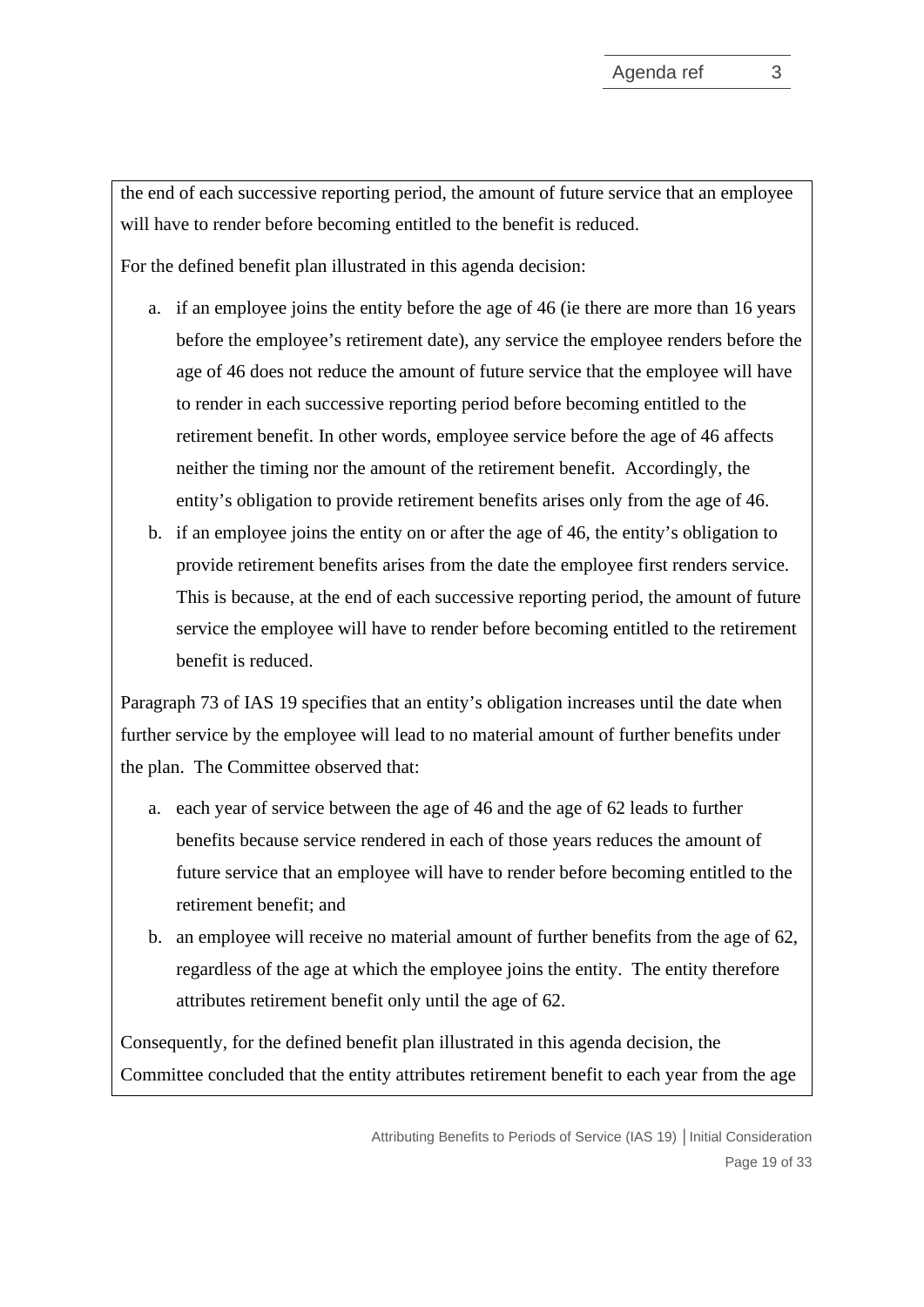of 46 to the age of 62 (or, if employment commences on or after the age of 46, from the date that the employee first renders service to the age of 62.

The Committee concluded that the principles and requirements in IFRS Standards provide an adequate basis for an entity to determine the periods to which retirement benefit is attributed. Consequently, the Committee [decided] not to add a standard-setting project to the work plan.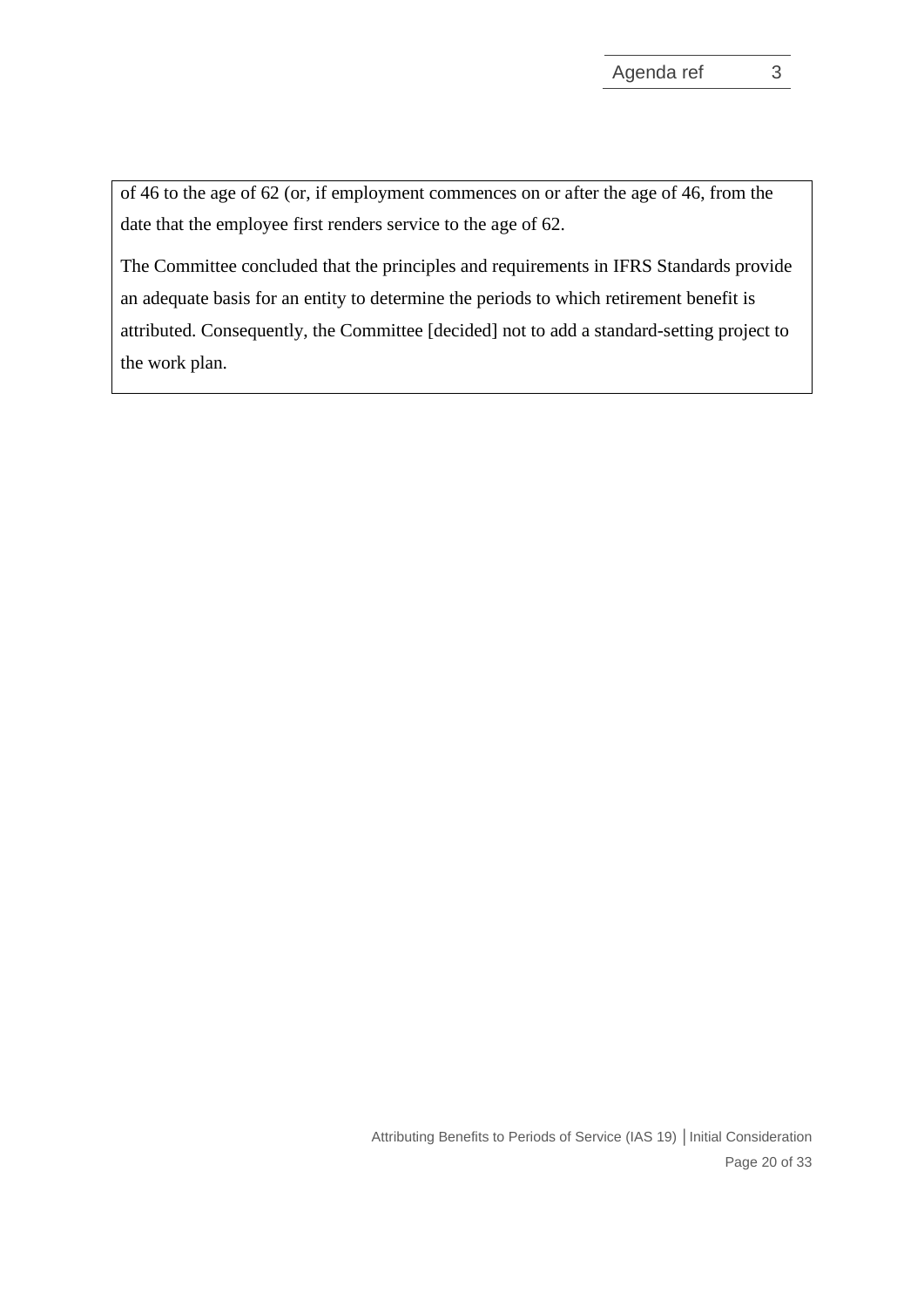#### **Appendix B—excerpts from IAS 19**

- B1. We have reproduced excerpts from IAS 19 below.
	- 70 In determining the present value of its defined benefit obligations and the related current service cost and, where applicable, past service cost, an entity shall attribute benefit to periods of service under the plan's benefit formula. However, if an employee's service in later years will lead to a materially higher level of benefit than in earlier years, an entity shall attribute benefit on a straight-line basis from:
		- (a) the date when service by the employee first leads to benefits under the plan (whether or not the benefits are conditional on further service) until
		- (b) the date when further service by the employee will lead to no material amount of further benefits under the plan, other than from further salary increases.
	- 71 The projected unit credit method requires an entity to attribute benefit to the current period (in order to determine current service cost) and the current and prior periods (in order to determine the present value of defined benefit obligations). An entity attributes benefit to periods in which the obligation to provide post-employment benefits arises. That obligation arises as employees render services in return for post-employment benefits that an entity expects to pay in future reporting periods. Actuarial techniques allow an entity to measure that obligation with sufficient reliability to justify recognition of a liability.
	- 72 Employee service gives rise to an obligation under a defined benefit plan even if the benefits are conditional on future employment (in other words they are not vested). Employee service before the vesting date gives rise to a constructive obligation because, at the

Attributing Benefits to Periods of Service (IAS 19) **│**Initial Consideration Page 21 of 33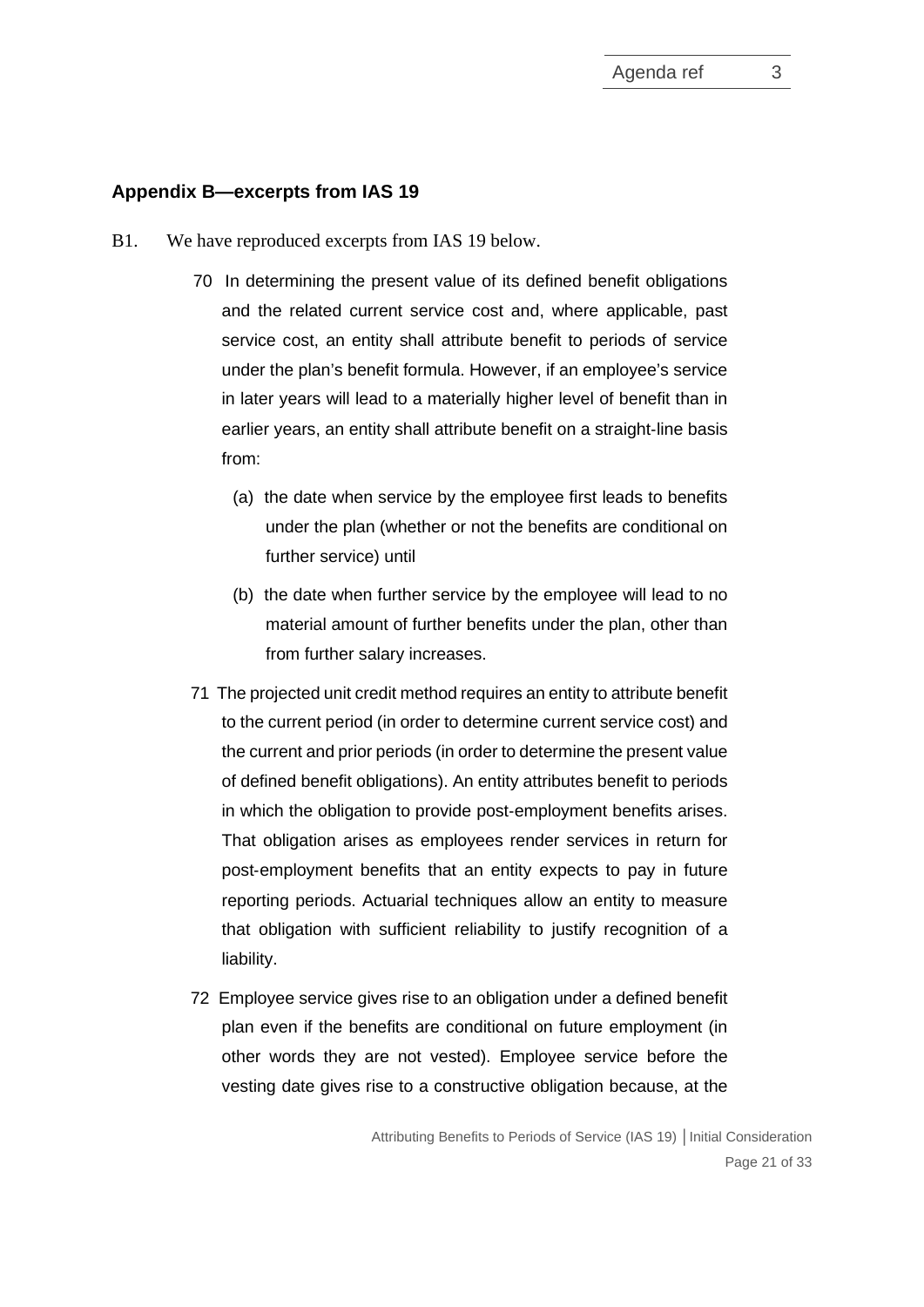end of each successive reporting period, the amount of future service that an employee will have to render before becoming entitled to the benefit is reduced. In measuring its defined benefit obligation, an entity considers the probability that some employees may not satisfy any vesting requirements. Similarly, although some post-employment benefits, for example, post-employment medical benefits, become payable only if a specified event occurs when an employee is no longer employed, an obligation is created when the employee renders service that will provide entitlement to the benefit if the specified event occurs. The probability that the specified event will occur affects the measurement of the obligation, but does not determine whether the obligation exists.

#### **Examples illustrating paragraph 72**

…

2 A plan pays a benefit of CU100 for each year of service, excluding service before the age of 25. The benefits vest immediately.

*No benefit is attributed to service before the age of 25 because service before that date does not lead to benefits (conditional or unconditional). A benefit of CU100 is attributed to each subsequent year.*

73 The obligation increases until the date when further service by the employee will lead to no material amount of further benefits. Therefore, all benefit is attributed to periods ending on or before that date. Benefit is attributed to individual accounting periods under the plan's benefit formula. However, if an employee's service in later years will lead to a materially higher level of benefit than in earlier years, an entity attributes benefit on a straight-line basis until the date when further service by the employee will lead to no material amount of further benefits. That is because the employee's service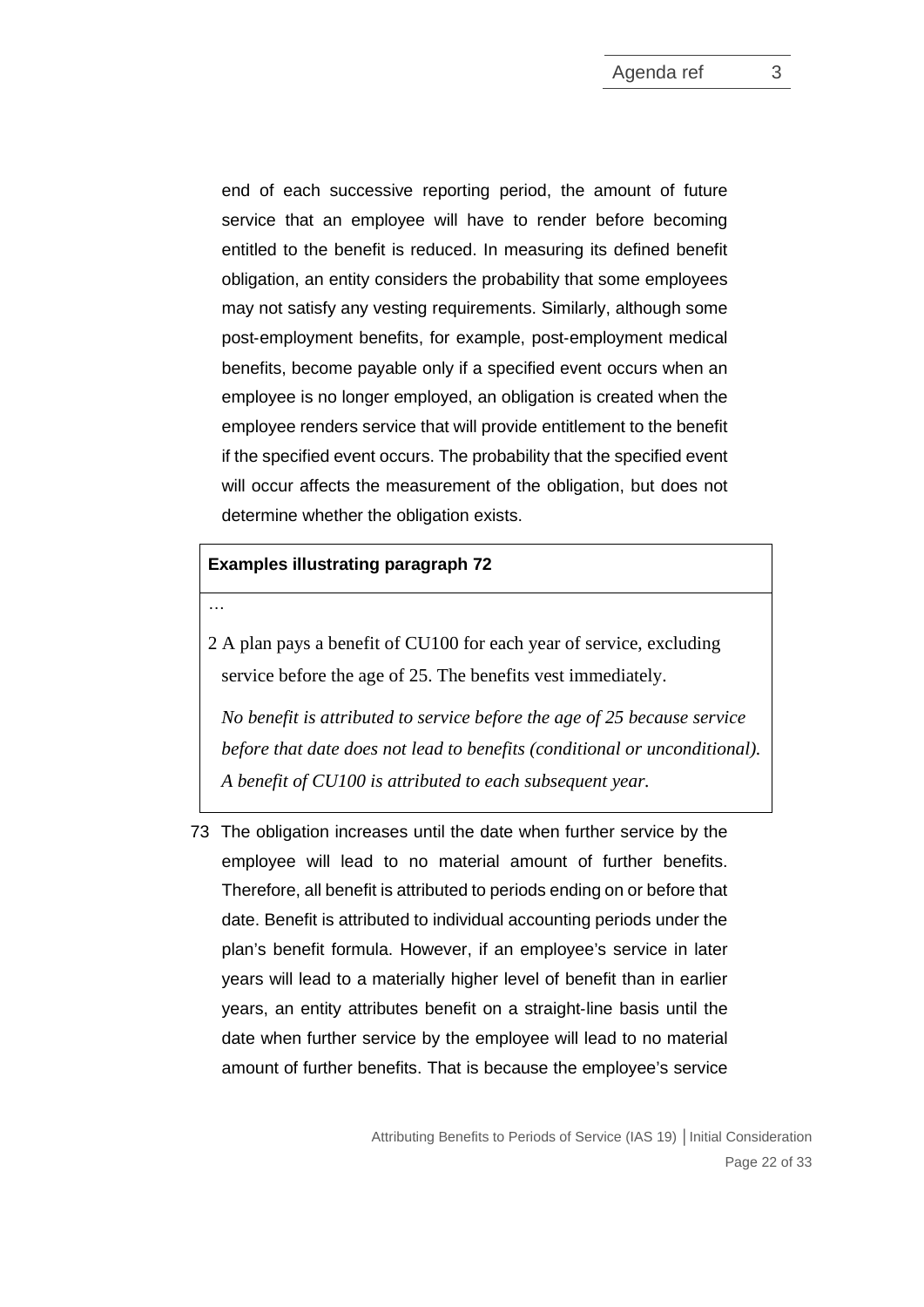throughout the entire period will ultimately lead to benefit at that higher level.

#### **Examples illustrating paragraph 73**

…

2 A plan pays a lump sum retirement benefit of CU2,000 to all employees who are still employed at the age of 55 after twenty years of service, or who are still employed at the age of 65, regardless of their length of service.

*For employees who join before the age of 35, service first leads to benefits under the plan at the age of 35 (an employee could leave at the age of 30 and return at the age of 33, with no effect on the amount or timing of benefits). Those benefits are conditional on further service. Also, service beyond the age of 55 will lead to no material amount of further benefits. For these employees, the entity attributes benefit of CU100 (CU2,000 divided by twenty) to each year from the age of 35 to the age of 55.*

*For employees who join between the ages of 35 and 45, service beyond twenty years will lead to no material amount of further benefits. For these employees, the entity attributes benefit of 100 (2,000 divided by twenty) to each of the first twenty years. For an employee who joins at the age of 55, service beyond ten years will lead to no material amount of further benefits. For this employee, the entity attributes benefit of CU200 (CU2,000 divided by ten) to each of the first ten years.*

*For all employees, the current service cost and the present value of the obligation reflect the probability that the employee may not complete the necessary period of service.* …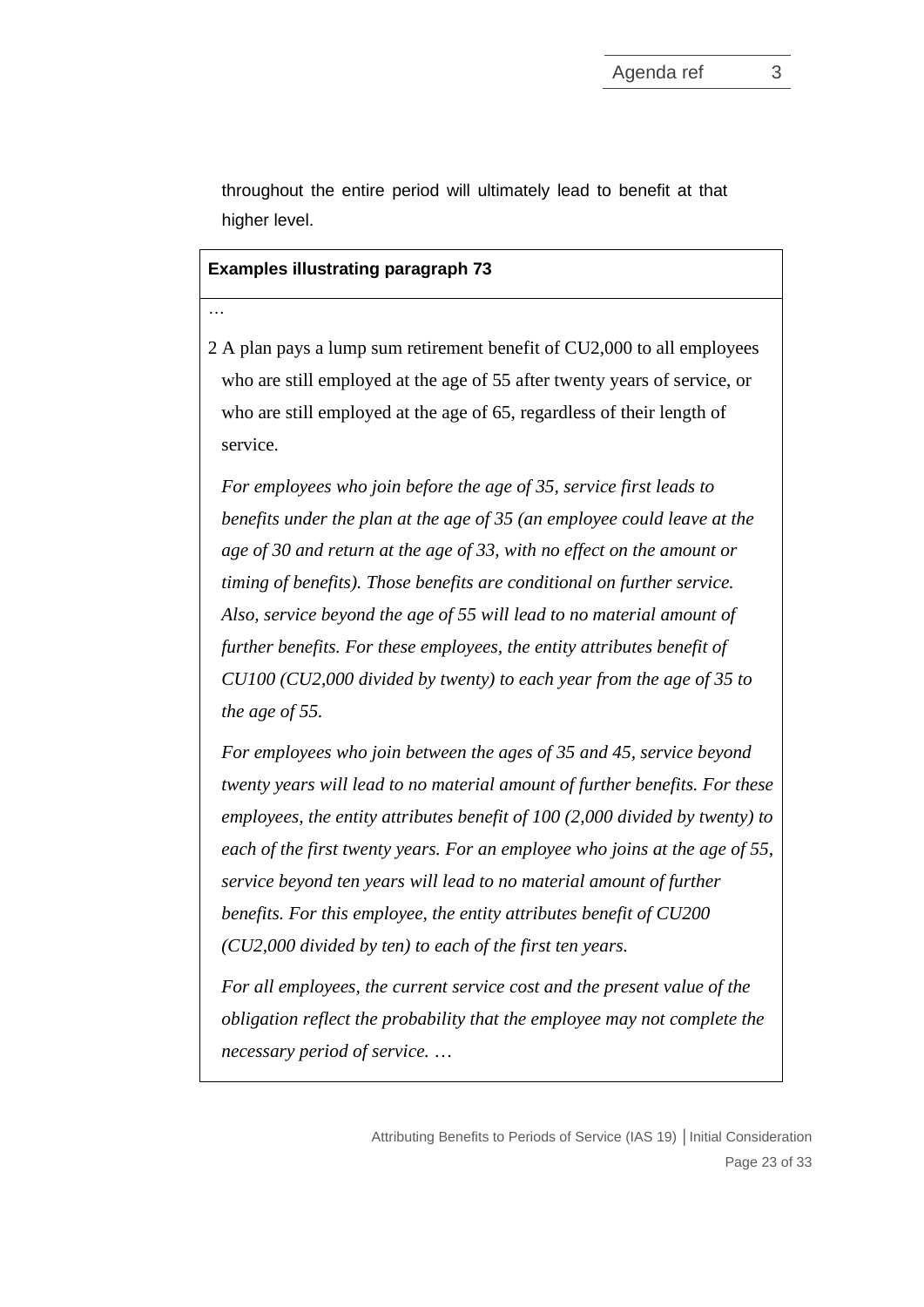- 74 Where the amount of a benefit is a constant proportion of final salary for each year of service, future salary increases will affect the amount required to settle the obligation that exists for service before the end of the reporting period, but do not create an additional obligation. Therefore:
	- (a) for the purpose of paragraph 70(b), salary increases do not lead to further benefits, even though the amount of the benefits is dependent on final salary; and
	- (b) the amount of benefit attributed to each period is a constant proportion of the salary to which the benefit is linked.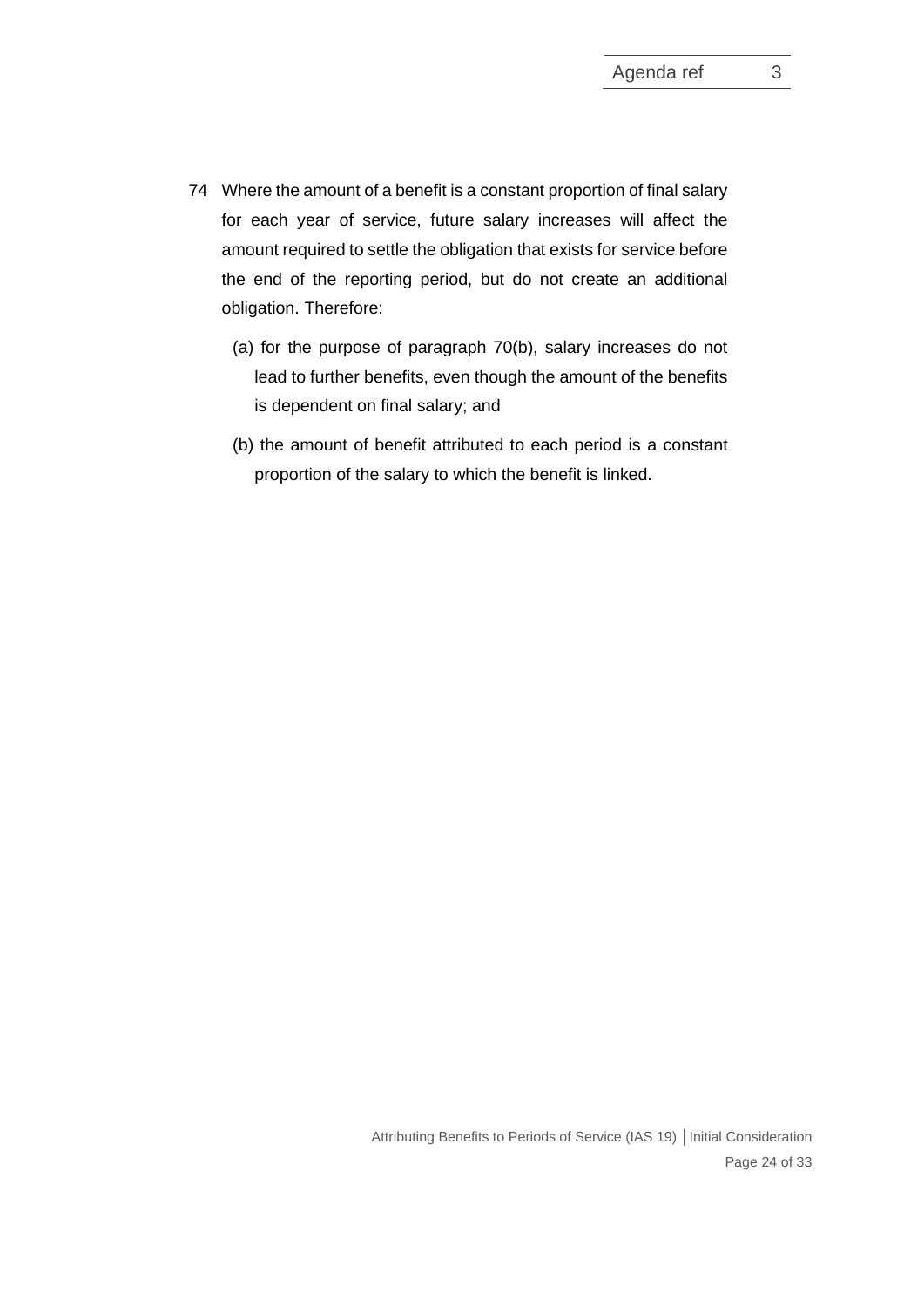# **Appendix C—submission**

B2. We have reproduced the submission below, and in doing so deleted details that would identify the submitter of this request.

### **IFRIC POTENTIAL AGENDA ITEM REQUEST**

### **Issue:**

The application of IAS 19 par. 70-74 (attribution of retirement benefits to years of service) to a plan benefit formula (defined benefit plan) that includes a cap on retirement benefits paid.

# **Scenario:**

- 1. In accordance with relevant legislation in [country], entities are legally required to pay a lump sum to employees who reach the retirement age (fulfil the requirements to receive a full old-age pension from their Public Funds) when in the entity's service and are entitled to a full pension.
- 2. This amount is payable only at the time when the employee meets the requirements for a full old-age pension. No benefit is required to be paid in the event of termination for any cause prior to retirement age (67 or 62), unless there is a common agreement between employer and employee.
- 3. The amount of the retirement benefit lump sum (is determined as 40% or 50% of the amount payable in the event of dismissal compensation) depends on the length of service of the employee with the employer upon retirement.
- 4. For **newer** employees the entitlement to Indemnity is capped limited to 16 years of service.
- 5. The table illustrates the calculation of dismissal compensation (in cases of employment agreements' termination) and retirement lump sum (payable upon retirement age):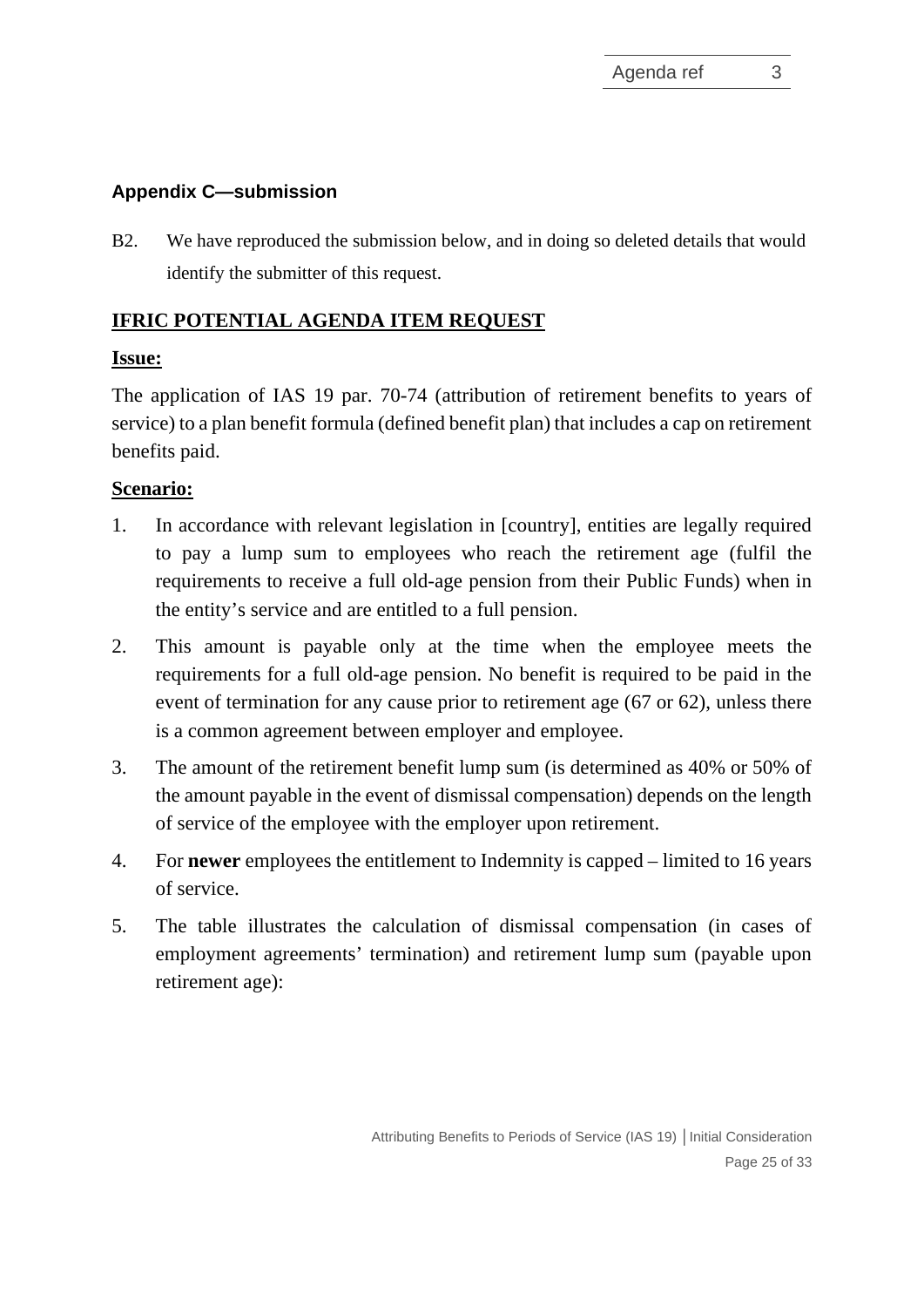| Period working with the<br>same<br>employer | Number of monthly salaries that should be<br>paid as a dismissal compensation (retirement<br>benefit lump sum is calculated as 40% or 50%<br>of this dismissal compensation) |
|---------------------------------------------|------------------------------------------------------------------------------------------------------------------------------------------------------------------------------|
| From 1 year and up to 4 years               |                                                                                                                                                                              |
| From 4 years and up to 6 years              | 3                                                                                                                                                                            |
| From 6 years and up to 8 years              |                                                                                                                                                                              |
| From 8 years and up to 10 years             | 5                                                                                                                                                                            |
| Upon completion of the $10th$ year          | 6                                                                                                                                                                            |
| $-$ // - 11 <sup>th</sup> year              | 7                                                                                                                                                                            |
| $-$ // - 12 <sup>th</sup> year              | 8                                                                                                                                                                            |
| $-$ // - 13 <sup>th</sup> year              | 9                                                                                                                                                                            |
| $-$ // - 14 <sup>th</sup> year              | 10                                                                                                                                                                           |
| $-$ // - 15 <sup>th</sup> year              | 11                                                                                                                                                                           |
| Upon completion and over the 16th<br>year   | 12                                                                                                                                                                           |

- 6. For clarification purposes we set out below three examples of the number of salaries that an employee, working with the same employer, is entitled to receive as a lump sum retirement benefit when he reaches retirement age (having met the above mention requirements):
	- a) A 25-year-old employee (with normal retirement age at 67) joining on 01.01.2010 in employer X is entitled to get, at the age of 67, 12 salaries from employer X (provided he is employed at the age of 67 by employer X).
	- b) A 57-year-old employee (with normal retirement age at 62) joining on 01.01.2010 in employer X is entitled to get, at the age of 62, 3 salaries from employer X (provided he is employed at the age of 62 by employer X and that he fulfills the criteria for a full pension scheme due to previous employment).
	- c) A 35-year-old employee has joined on 01.01.2000 in employer X. On 01.01.2020 he resigns from employer X and is recruited by employer Y. The employee is entitled to get, at the age of 67, 8 salaries from employer Y (provided he is employed at the age of 67 by employer Y). The Law does not oblige employer X to pay any such benefit to the employee. The benefit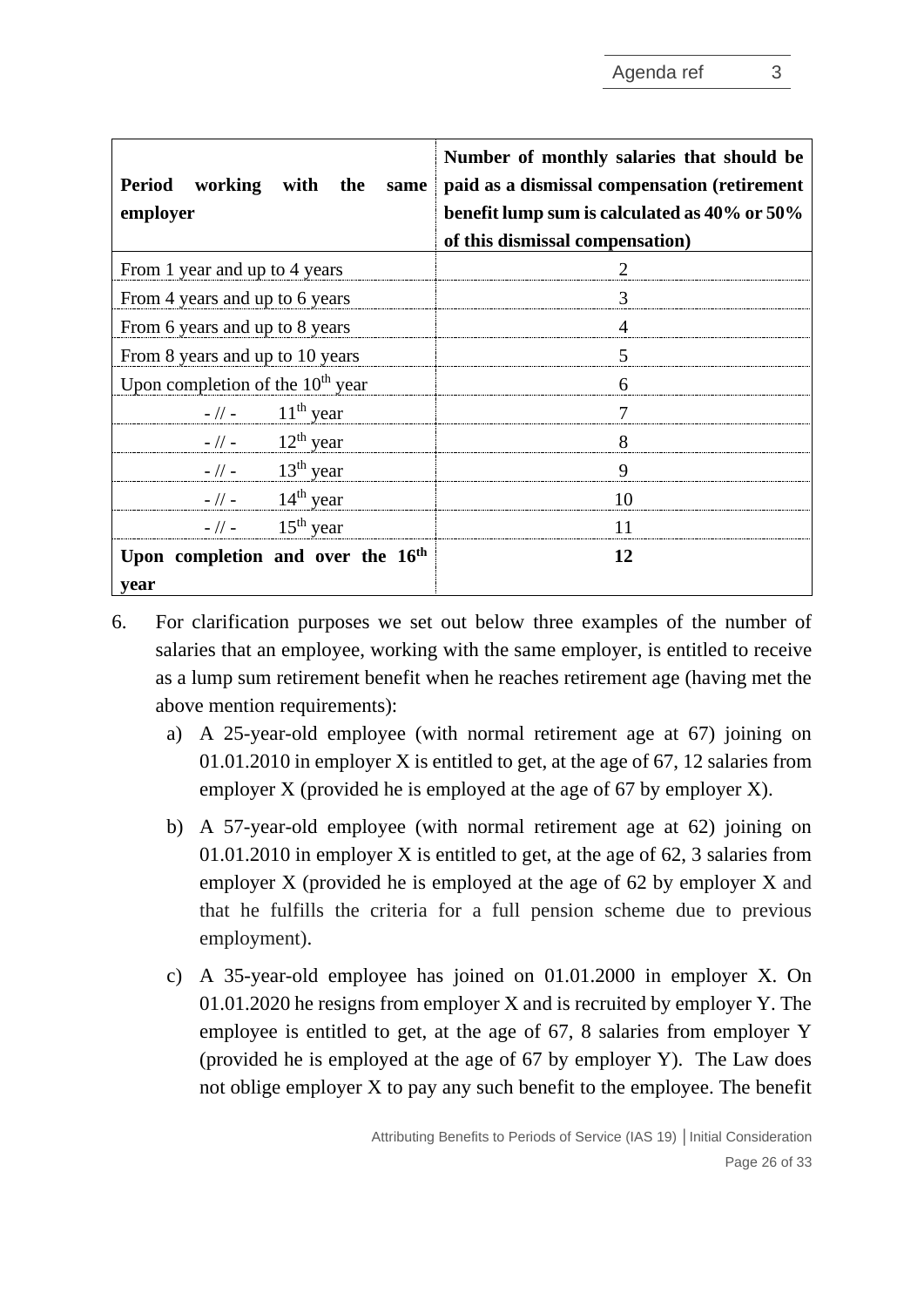is not transferrable by Law and is paid by the current employer, provided the employee is employed at retirement age by employer X and meets the requirements for a full old-age pension.

7. It is noted that the "salary" range based on which the lump sum retirement benefit is calculated is the salary paid to the employee at the date of his retirement.

# **Question:**

To which periods of service should the benefit be attributed to in accordance with paragraph 70 of IAS 19 *Employee Benefits*? Does the retirement benefit attribution to years of service (par. 70-74 of IAS 19) include a vesting condition?

In this specific case, considering IAS 19, paragraph 70, should the present value of defined benefit obligations:

- a) be attributed to the first 16 (or 28) years of service, which is the cap based on the [local] law, as after that, further service by the employee will lead to no material amount of further benefits, other than further salary increases? **or**
- b) be attributed to the total years that the employee needs to stay with the employer to be entitled to the retirement benefits (up to the date when the employee meets the requirements for a full old-age pension)?

# **View 1: attribute benefit on straight line basis from the date employment service begins until the vesting date (estimated retirement age)**

Proponents of view 1 believe that the lump sum retirement benefit should be attributed on a straight-line basis over the working life of an employee and until he/she fulfils the prerequisites needed in order to be eligible to a full old-age pension (e.g. until the employee reaches normal retirement age). Attribution commences from the date the employee is hired by the employer.

# **Basis for view 1:**

• This view is mainly based on the fact that an employee cannot claim any part of the lump sum retirement benefit prior to the vesting of all prerequisites. More specifically, there is no obligation for any lump sum retirement benefit payments to the employee if he/she ceases employment for whatever reason before the entitlement to a full old-age pension (vesting date). Therefore, it is the employee's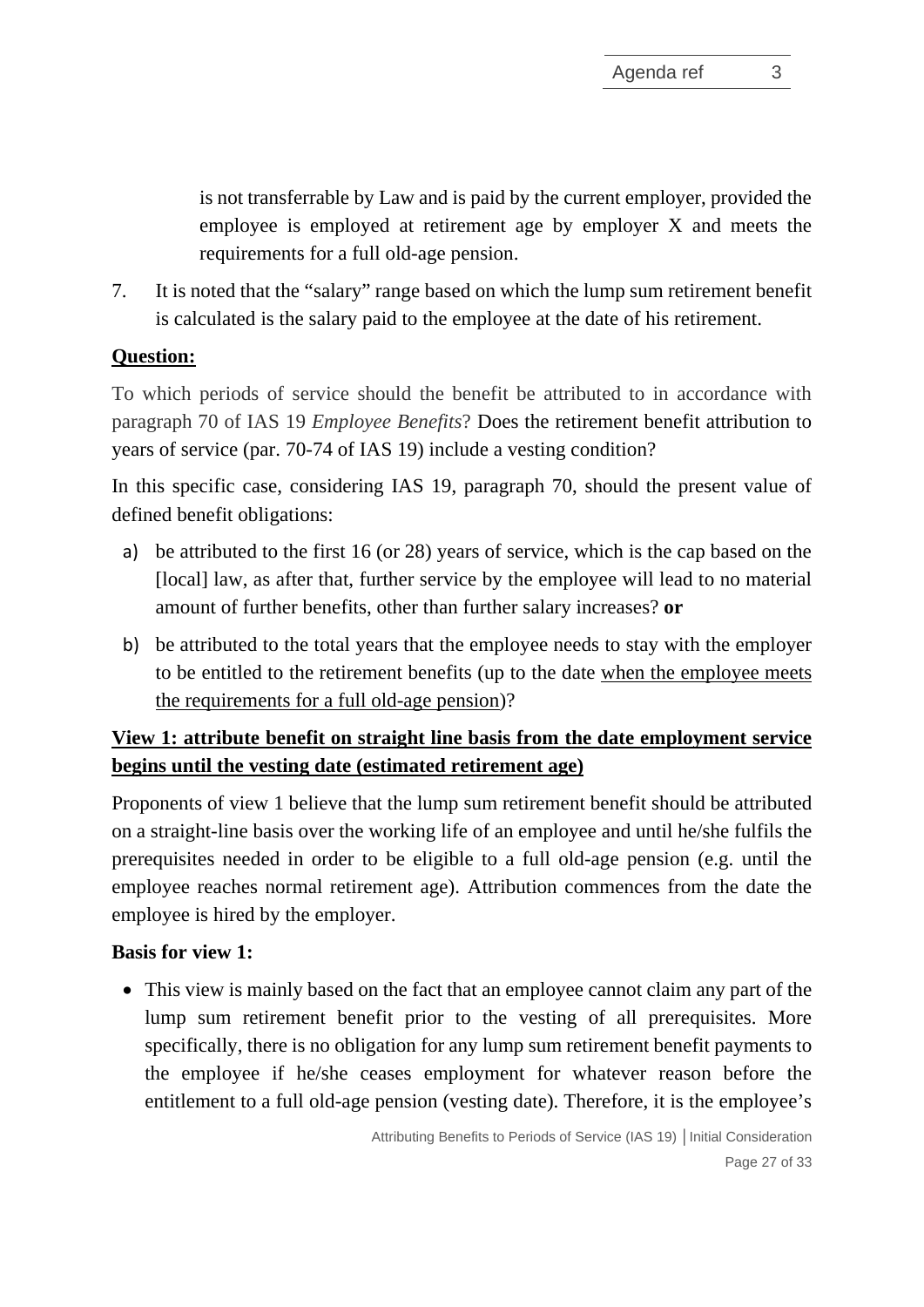service throughout the entire period up to the vesting date that gives rise to the postemployment benefit; even if the amount of the benefit is capped before the vesting date, service must be provided up to the vesting date in order for the employee to become entitled to the retirement benefit.

- Per IAS 19 paragraph 71, an entity attributes benefit to periods in which the obligation to provide post-employment benefits arises. That obligation arises as employees render services in return for post-employment benefits that an entity expects to pay in future reporting periods.
- This view also considers that the applicable local law, for the obligatory lump sum retirement benefit, has no reference to vesting conditions before the retirement age. The cap derives from the table used for the calculation of this retirement benefit. The table is mainly used for the calculation of the dismissal compensation (in cases of employment agreements' termination). Consequently, the cap of the table has no connection to the vesting conditions of the abovementioned law.

# **View 2: attribute benefit from the date service employment begins up to the year where no additional benefits are accrued (ignoring the vesting date)**

Proponents of view 2 believe that lump sum retirement benefit should be attributed over the period prescribed in the table as per [local] Labour Law (up to the year that no additional benefits are accrued). Attribution commences from the date the employee is hired by the employer.

### **Basis for view 2:**

- The employees have accrued their entitlement to the full lump sum retirement benefit amount entitled upon retirement after the completion of the years of service stated in the Plan's formula (as per the table), therefore the full provision should be recorded as of the completion of the years beyond which, under the Plan formula, no material benefits accrue to the employee from further service, other than from further salary increases (paragraph 70 (b), paragraph 73).
- Based on IAS 19 paragraph 72, the determination of the retirement obligation does not take into account the vesting condition (employee service gives rise to an obligation under a defined benefit plan even if the benefits are conditional on future employment (in other words they are not vested).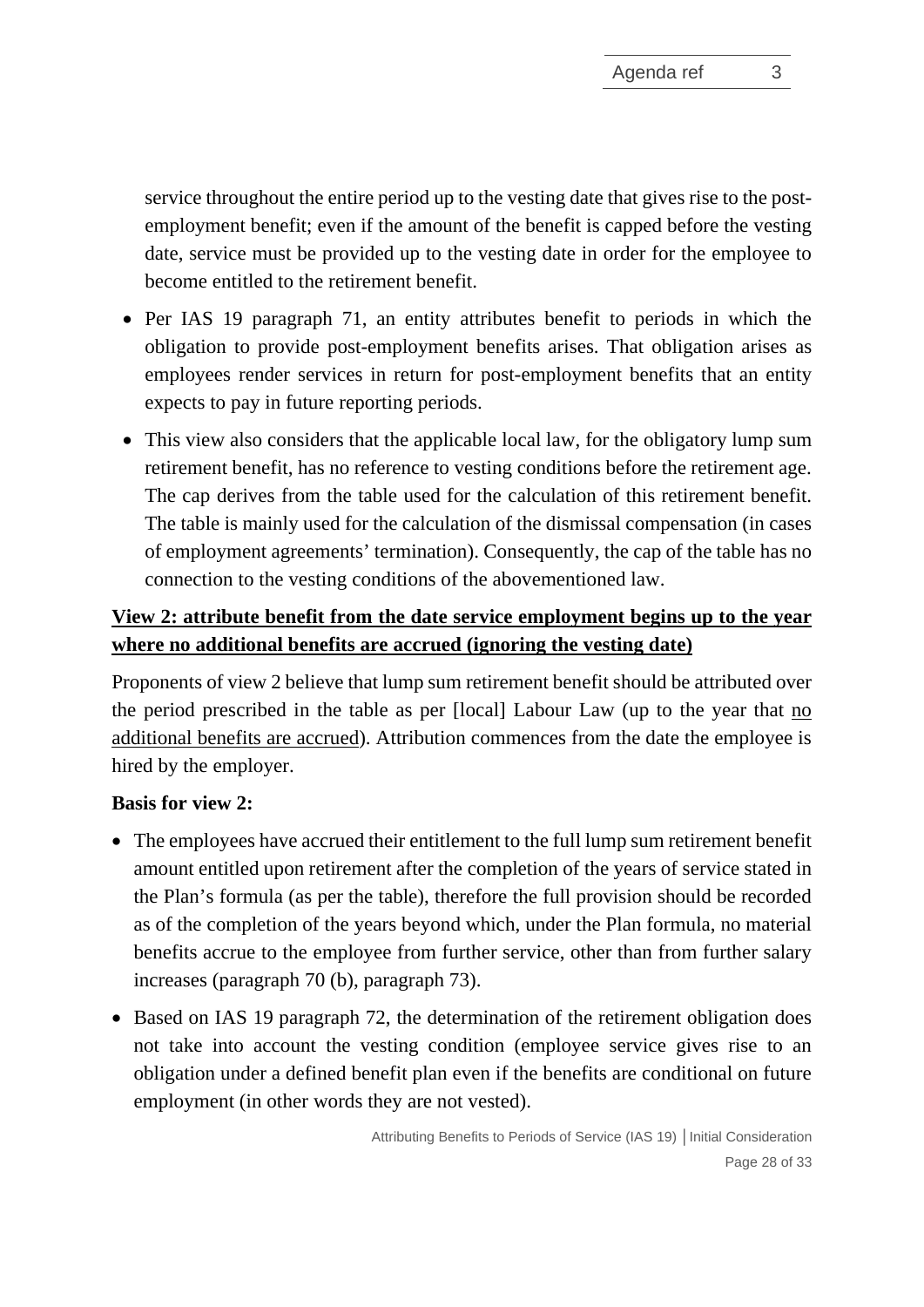- A straight-line basis is only permitted when benefits in later years will lead to materially higher level of benefit than in earlier years (paragraph 70).
- Attribution of service over the whole working life of an employee, would lead to a lower provision at any point in time, compared to what is determined based on the Plan formula, which is not in line with the principle of paragraph 70 as well as the examples in BC114.

### **Current practice:**

Diversity has been noted among practitioners concerning the length of the period over which the obligation to provide the lump sum retirement benefit arises.

Following several discussions [amongst interested parties], there seems, based on the facts submitted, to be consensus that there are strong arguments to support View 1, however, some proponents believe that the relevant paragraphs of IAS 19 (70-73) are not entirely clear as to vesting conditions, and also the examples of the standard do not specifically address this case, thus it would not possible to enforce only view 1 and would also accept view 2.

### **Question to the Interpretations Committee**

We have the following question to the Interpretations Committee:

In the context of the existing standards, does the Interpretations Committee support View 1 or View 2 as described above (or any other view)?

### **Reasons for the IFRIC to address the issue:**

# *a. Is the issue widespread and has, or is expected to have, a material effect on those affected?*

We believe it is appropriate to raise the issue to the IFRS Interpretation Committee for their views and feedback. The above described issue can have significant effect on companies' financial statements and in the comparability of companies' financial position. In addition, we believe that, even though paragraphs 70-73 of IAS 19 and the respective examples are not totally clear in order to address this specific case, the current practice of application of both views may not be appropriate.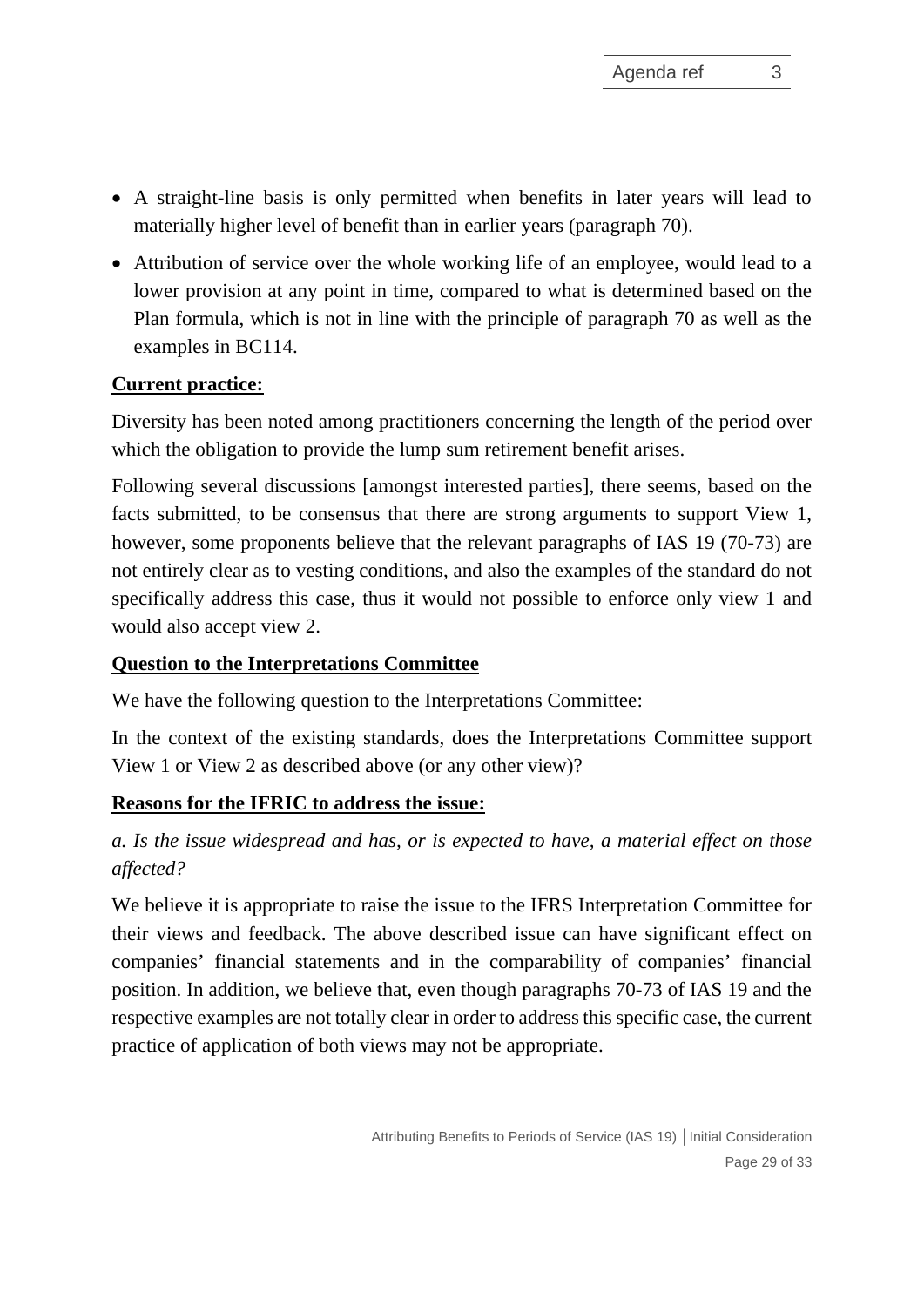*b. Would financial reporting be improved through the elimination, or reduction, of diverse reporting methods?*

Considering the potential material impact to many entities across a variety of industries, we believe that clarity is needed so that a consistent approach can be taken amongst IFRS reporting entities.

*c. Can the issue be resolved efficiently within the confines of IFRS Standards and the Conceptual Framework for Financial* Reporting?

Yes. We believe that consideration by the Committee is needed in this instance and that it can be resolved efficiently within the confines of IFRS Standards and the Conceptual Framework for Financial Reporting.

*d. Is the issue sufficiently narrow in scope that the Interpretations Committee can address this issue in an efficient manner, but not so narrow that it is not cost-effective for the Interpretations Committee to undertake the due process that would be required when making changes to IFRS Standards?*

We believe this issue is sufficiently narrow in scope that it can be addressed in an efficient manner.

*e. Will the solution developed by the Interpretations Committee be effective for a reasonable time period? The Interpretations Committee will not add an item to its agenda if the issue is being addressed in a forthcoming Standard and/or if a short-term improvement is not justified.*

We are unaware of any current or planned IASB project that will directly address this issue.

[Appendix with extracts from IAS 19 not reproduced here.]

# **END OF ORIGINAL SUBMISSION**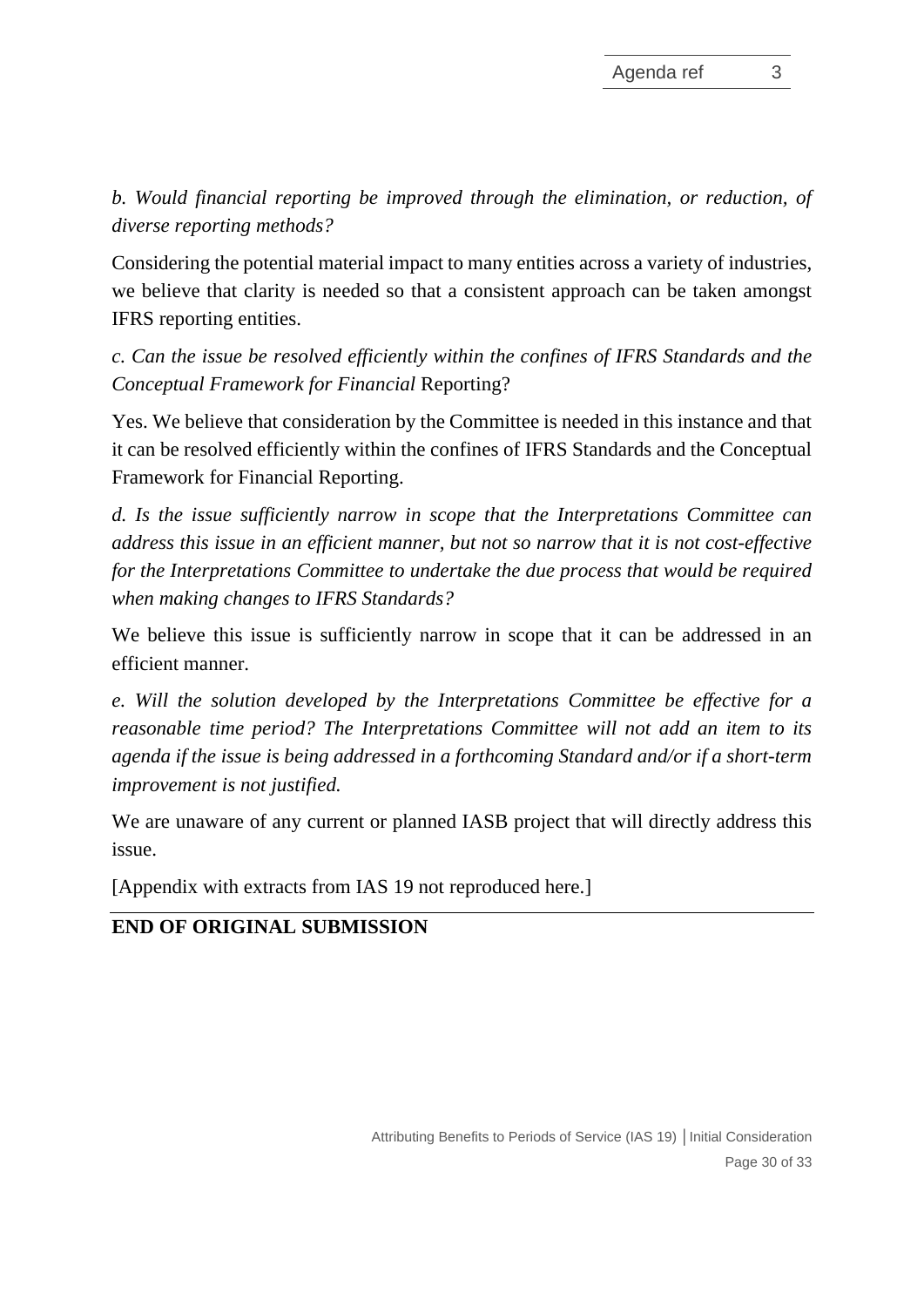# RESPONSE TO [IFRS Interpretations Committee Staff] COMMENTS

# **IFRIC [Staff] Comment No 1**

The submission states that the 'amount is payable only at the time when the employee meets the requirements for a full old-age pension', but does not explain whether these requirements represent additional criteria that affect the accounting for the benefit applying IAS 19. Our comments below assume the only relevant condition is whether the employee is still employed at the time of retirement. Please could you confirm whether this is appropriate?

### *indicative response based on initial discussions*

We confirm that the only relevant condition is whether the employee is still employed by the same employer at the time of retirement.

# **IFRIC [Staff] Comment No 2**

According to the table in paragraph 5, the benefit is calculated as a function of the number of years the employee works for the same employer. For the purpose of this calculation, is the number of years of service calculated based:

• Only on the period of continuous current employment before the retirement date (current employment); or

• Current employment period and any prior period of employment with the same employer (current and previous employment)?

For example, assume an employee works for 10 years with a particular entity, leaves the entity for a number of years, and then subsequently rejoins that same entity working for an additional 5 years until retirement, in this example, would the employee be entitled to a benefit of 5 years (current employment) or 15 years (current and previous employment)?

### *indicative response based on initial discussions*

We confirm that for the purpose of the benefit calculation, the number of years of service calculated is based only on the period of continuous current employment before the retirement date (current employment).

# **IFRIC [Staff] Comment No 3**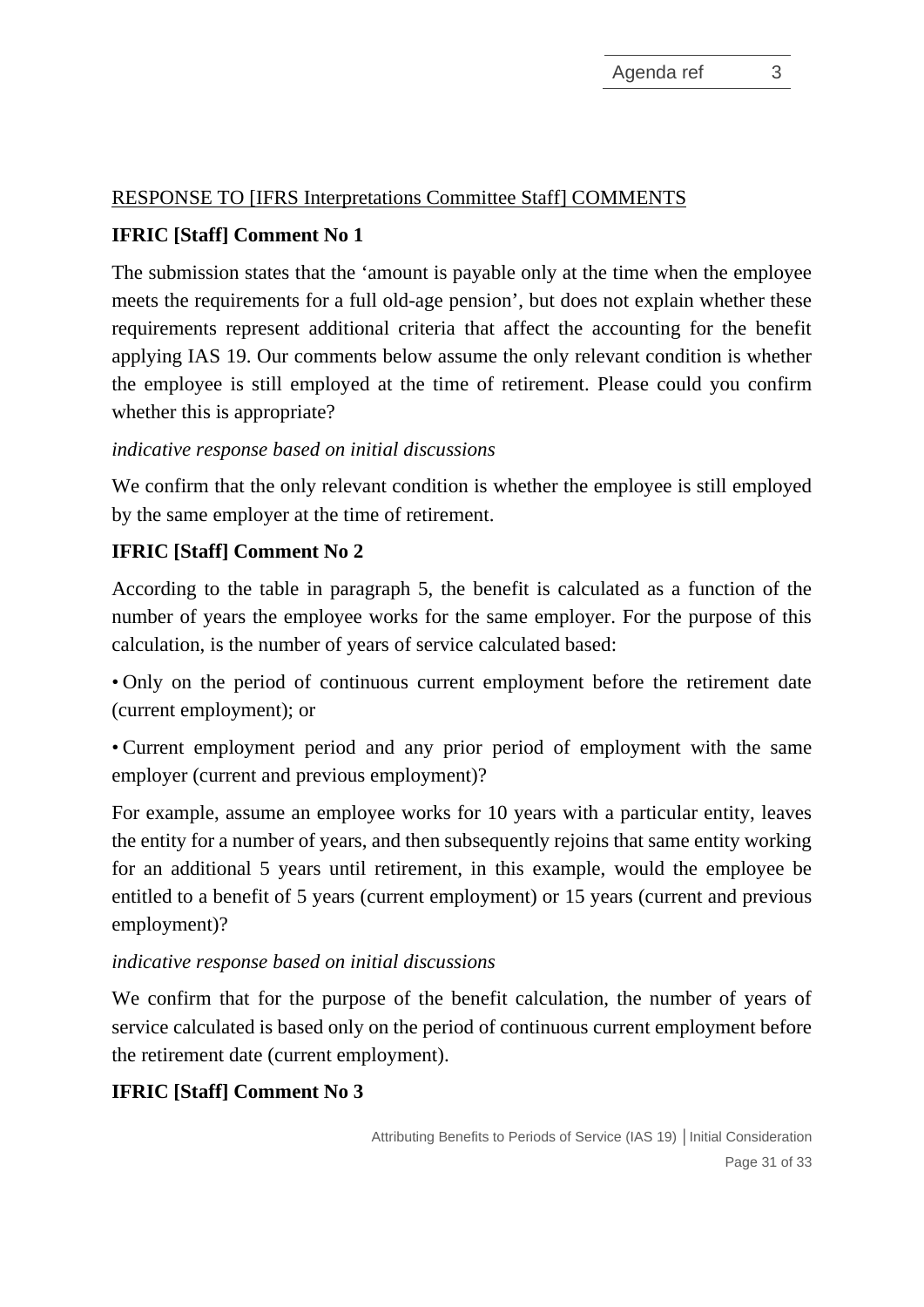At first glance, your fact pattern appears to be similar to example 2 illustrating paragraph 73 of IAS 19. We reproduce part of this example below:

"A plan pays a lump sum retirement benefit of CU2,000 to all employees who are still employed at the age of 55 after twenty years of service, or who are still employed at the age of 65, regardless of their length of service.

*For employees who join before the age of 35, service first leads to benefits under the plan at the age of 35 (an employee could leave at the age of 30 and return at the age of 33, with no effect on the amount or timing of benefits). Those benefits are conditional on further service. Also, service beyond the age of 55 will lead to no material amount of further benefits. For these employees, the entity attributes benefit of CU100 (CU2,000 divided by twenty) to each year from the age of 35 to the age of 55."* [Emphasis added]

We were wondering if you have considered the relevance of this example when assessing the appropriate accounting for your fact pattern. If this example is not relevant to your fact pattern, we would be interested in understanding why this is the case and what differentiates your fact pattern from the one in the example.

### *indicative response based on initial discussions*

In assessing the appropriate accounting for our fact pattern we largely considered the objective of IAS 19 (par.1), which is to recognize:

(a) a liability when an employee has provided service in exchange for employee benefits to be paid in the future; and

(b) an expense when the entity consumes the economic benefit arising from service provided by an employee in exchange for employee benefits.

Based on our assessment, judgement needs to be applied in each fact pattern regarding 'when service by the employee first leads to benefits under the plan' (IAS 19.70) and we believe this should be considered in the context of the provisions of the employee plan at hand, any related legal provisions and the intended employee service period for which the employee retirement benefits are earned. The decision as to 'when service by the employee first leads to benefits under the plan' would not in our view, just be a function of how the plan formula determines an amount.